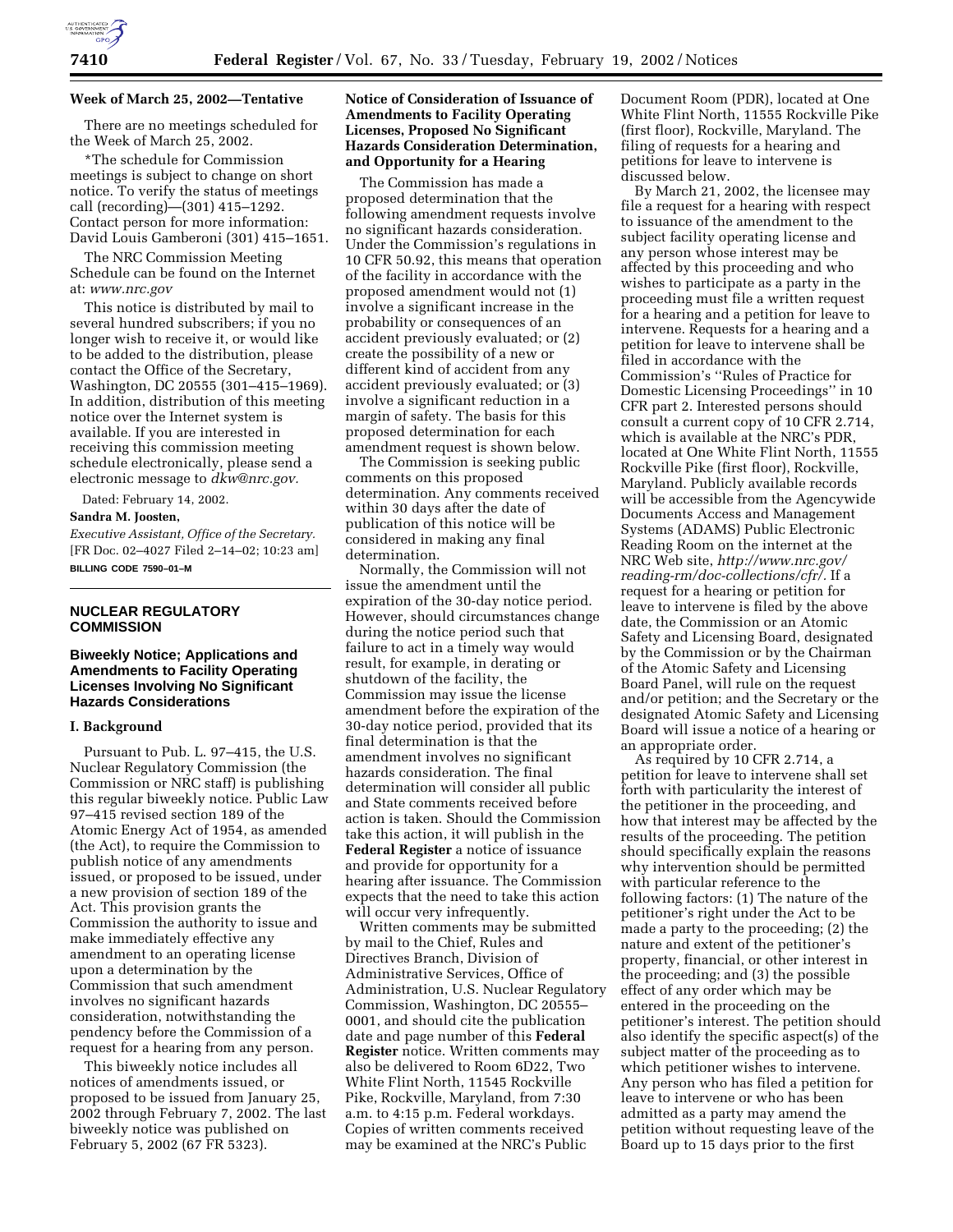prehearing conference scheduled in the proceeding, but such an amended petition must satisfy the specificity requirements described above.

Not later than 15 days prior to the first prehearing conference scheduled in the proceeding, a petitioner shall file a supplement to the petition to intervene which must include a list of the contentions which are sought to be litigated in the matter. Each contention must consist of a specific statement of the issue of law or fact to be raised or controverted. In addition, the petitioner shall provide a brief explanation of the bases of the contention and a concise statement of the alleged facts or expert opinion which support the contention and on which the petitioner intends to rely in proving the contention at the hearing. The petitioner must also provide references to those specific sources and documents of which the petitioner is aware and on which the petitioner intends to rely to establish those facts or expert opinion. Petitioner must provide sufficient information to show that a genuine dispute exists with the applicant on a material issue of law or fact. Contentions shall be limited to matters within the scope of the amendment under consideration. The contention must be one which, if proven, would entitle the petitioner to relief. A petitioner who fails to file such a supplement which satisfies these requirements with respect to at least one contention will not be permitted to participate as a party.

Those permitted to intervene become parties to the proceeding, subject to any limitations in the order granting leave to intervene, and have the opportunity to participate fully in the conduct of the hearing, including the opportunity to present evidence and cross-examine witnesses.

If a hearing is requested, the Commission will make a final determination on the issue of no significant hazards consideration. The final determination will serve to decide when the hearing is held.

If the final determination is that the amendment request involves no significant hazards consideration, the Commission may issue the amendment and make it immediately effective, notwithstanding the request for a hearing. Any hearing held would take place after issuance of the amendment.

If the final determination is that the amendment request involves a significant hazards consideration, any hearing held would take place before the issuance of any amendment.

A request for a hearing or a petition for leave to intervene must be filed with the Secretary of the Commission, U.S.

Nuclear Regulatory Commission, Washington, DC 20555–0001, Attention: Rulemaking and Adjudications Staff, or may be delivered to the Commission's PDR, located at One White Flint North, 11555 Rockville Pike (first floor), Rockville, Maryland, by the above date. A copy of the petition should also be sent to the Office of the General Counsel, U.S. Nuclear Regulatory Commission, Washington, DC 20555– 0001, and to the attorney for the licensee.

Nontimely filings of petitions for leave to intervene, amended petitions, supplemental petitions and/or requests for a hearing will not be entertained absent a determination by the Commission, the presiding officer or the Atomic Safety and Licensing Board that the petition and/or request should be granted based upon a balancing of factors specified in 10 CFR  $2.714(a)(1)(i)–(v)$  and  $2.714(d)$ .

For further details with respect to this action, see the application for amendment which is available for public inspection at the Commission's PDR, located at One White Flint North, 11555 Rockville Pike (first floor), Rockville, Maryland. Publicly available records will be accessible from the Agencywide Documents Access and Management Systems (ADAMS) Public Electronic Reading Room on the internet at the NRC Web site, *http:// www.nrc.gov/reading-rm/adams.html.* If you do not have access to ADAMS or if there are problems in accessing the documents located in ADAMS, contact the NRC PDR Reference staff at 1–800– 397–4209, 304–415–4737 or by e-mail to *pdr@nrc.gov.*

*AmerGen Energy Company, LLC, Docket No. 50–461, Clinton Power Station, Unit 1, DeWitt County, Illinois*

*Date of amendment request:* November 30, 2001.

*Description of amendment request:* A change is proposed to Surveillance Requirement (SR) 3.0.3 to allow a longer period of time to perform a missed surveillance. The time is extended from the current limit of " $*$  \* \* up to 24 hours or up to the limit of the specified Frequency, whichever is less" to "\* \* \* up to 24 hours or up to the limit of the specified Frequency, whichever is greater.'' In addition, the following requirement would be added to SR 3.0.3: ''A risk evaluation shall be performed for any Surveillance delayed greater than 24 hours and the risk impact shall be managed.''

The Nuclear Regulatory Commission (NRC) staff issued a notice of opportunity for comment in the **Federal Register** on June 14, 2001, (66 FR

32400), on possible amendments concerning missed surveillances, including a model safety evaluation and model no significant hazards consideration (NSHC) determination, using the consolidated line item improvement process. The NRC staff subsequently issued a notice of availability of the models for referencing in license amendment applications in the **Federal Register** on September 28, 2001, (66 FR 49714). The licensees affirmed the applicability of the following NSHC determination in its application dated November 30, 2001.

*Basis for proposed no significant hazards consideration determination:* As required by 10 CFR 50.91(a), an analysis of the issue of no significant hazards consideration is presented below:

Criterion 1—The Proposed Change Does Not Involve a Significant Increase in the Probability or Consequences of an Accident Previously Evaluated

The proposed change relaxes the time allowed to perform a missed surveillance. The time between surveillances is not an initiator of any accident previously evaluated. Consequently, the probability of an accident previously evaluated is not significantly increased. The equipment being tested is still required to be operable and capable of performing the accident mitigation functions assumed in the accident analysis. As a result, the consequences of any accident previously evaluated are not significantly affected. Any reduction in confidence that a standby system might fail to perform its safety function due to a missed surveillance is small and would not, in the absence of other unrelated failures, lead to an increase in consequences beyond those estimated by existing analyses. The addition of a requirement to assess and manage the risk introduced by the missed surveillance will further minimize possible concerns. Therefore, this change does not involve a significant increase in the probability or consequences of an accident previously evaluated.

Criterion 2—The Proposed Change Does Not Create the Possibility of a New or Different Kind of Accident From Any Previously Evaluated

The proposed change does not involve a physical alteration of the plant (no new or different type of equipment will be installed) or a change in the methods governing normal plant operation. A missed surveillance will not, in and of itself, introduce new failure modes or effects and any increased chance that a standby system might fail to perform its safety function due to a missed surveillance would not, in the absence of other unrelated failures, lead to an accident beyond those previously evaluated. The addition of a requirement to assess and manage the risk introduced by the missed surveillance will further minimize possible concerns. Thus, this change does not create the possibility of a new or different kind of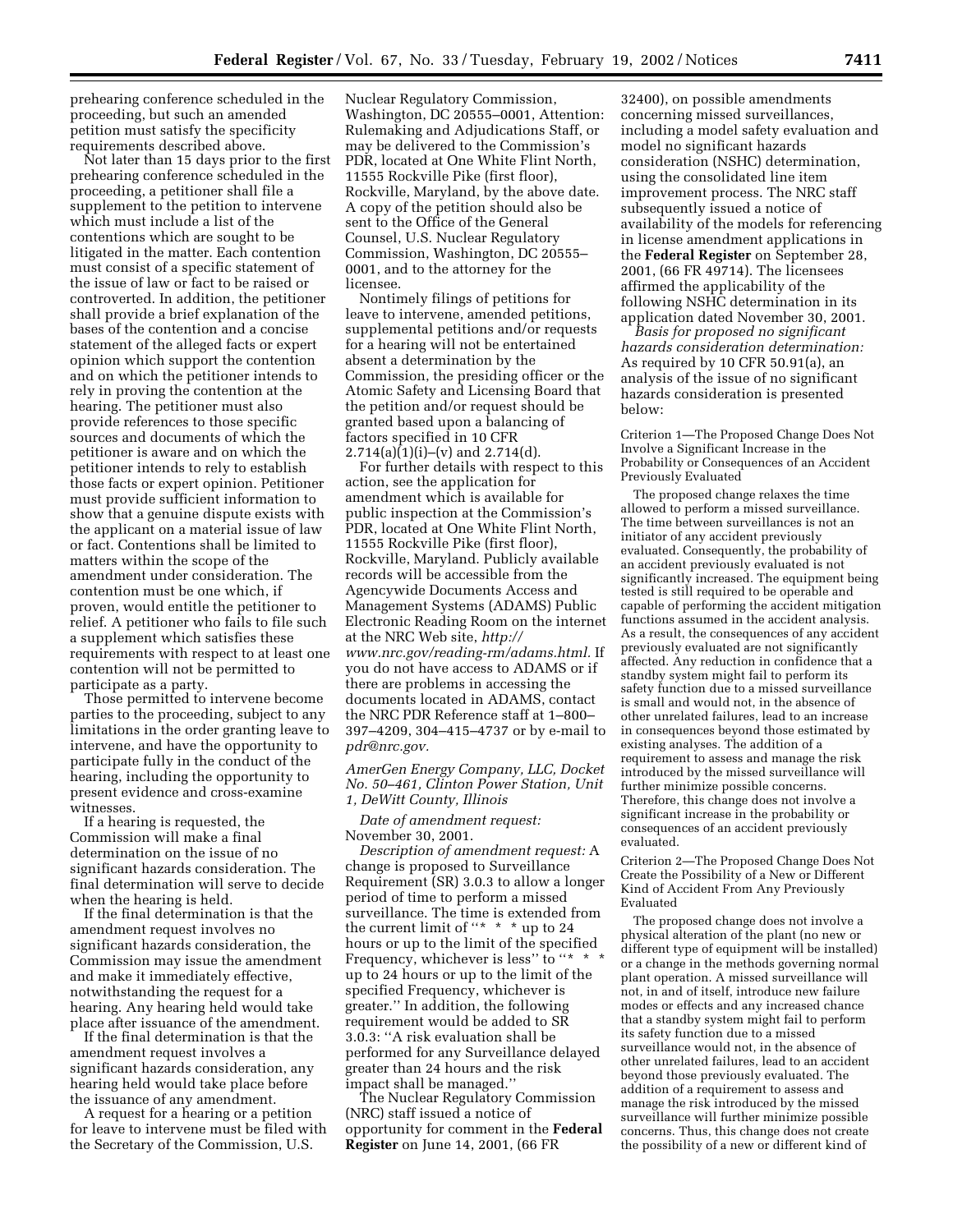accident from any accident previously evaluated.

Criterion 3—The Proposed Change Does Not Involve a Significant Reduction in the Margin of Safety

The extended time allowed to perform a missed surveillance does not result in a significant reduction in the margin of safety. As supported by the historical data, the likely outcome of any surveillance is verification that the LCO [Limiting Condition for Operation] is met. Failure to perform a surveillance within the prescribed frequency does not cause equipment to become inoperable. The only effect of the additional time allowed to perform a missed surveillance on the margin of safety is the extension of the time until inoperable equipment is discovered to be inoperable by the missed surveillance. However, given the rare occurrence of inoperable equipment, and the rare occurrence of a missed surveillance, a missed surveillance on inoperable equipment would be very unlikely. This must be balanced against the real risk of manipulating the plant equipment or condition to perform the missed surveillance. In addition, parallel trains and alternate equipment are typically available to perform the safety function of the equipment not tested. Thus, there is confidence that the equipment can perform its assumed safety function. Therefore, this change does not involve a significant reduction in a margin of safety.

Based upon the reasoning presented above and the previous discussion of the amendment request, the requested change does not involve a significant hazards consideration.

The NRC staff has reviewed the licensees' analysis and, based on this review, it appears that the three standards of 10 CFR 50.92(c) are satisfied. Therefore, the NRC staff proposes to determine that the requested amendments involve no significant hazards consideration.

*Attorney for licensee:* Mr. Edward J. Cullen, Vice President, General Counsel, Exelon Generation Company, LLC, 300 Exelon Way, Kennett Square, PA 19348.

*NRC Section Chief:* Anthony J. Mendiola.

*Arizona Public Service Company, et al., Docket No. STN 50–529, Palo Verde Nuclear Generating Station, Unit 2, Maricopa County, Arizona*

*Date of amendment request:* December 21, 2001.

*Description of amendment request:* The amendment would revise the operating license and the Technical Specifications (TSs) to support replacement of the steam generators and the subsequent increased power to a level of 3990 MWt, a 2.94 percent increase.

*Basis for proposed no significant hazards consideration determination:* As required by 10 CFR 50.91(a), the

licensee has provided its analysis of the issue of no significant hazards consideration, which is presented below:

1. The proposed change does not involve a significant increase in the probability or consequences of an accident previously evaluated.

a. Evaluation of the Probability of Previously Evaluated Accidents

Plant Structures, Systems and Components (SSCs) have been verified to be capable of performing their intended design functions at uprated power conditions. Where necessary, a small number of minor modifications will be made prior to implementation of uprated power operations so that surveillance test acceptance criteria continues to be met. The analysis has concluded that operation at uprated power conditions will not adversely affect the capability or reliability of plant equipment. Current technical specification surveillance requirements ensure frequent and adequate monitoring of system and component operability. All systems will continue to be operated within current operating requirements at uprated conditions. Therefore, no new structure, system or component interactions have been identified that could lead to an increase in the probability of any accident previously evaluated in the Updated Final Safety Analysis Report (UFSAR).

b. Evaluation of the Consequences of Previously Evaluated Accidents

The radiological consequences were reviewed for all design basis accidents (DBAs) (*i.e.,* both LOCA [loss-of-coolant accident] and non-LOCA accidents) previously analyzed in the UFSAR. The analyses showed that the resultant radiological consequences for both LOCA and non-LOCA accidents remained within regulatory and Standard Review Plan (SRP) limits at uprated power conditions.

2. The proposed change does not create the possibility of a new or different kind of accident from any accident previously evaluated.

The configuration, operation and accident response of the PVNGS [Palo Verde Nuclear Generating Station] Unit 2 SSCs are unchanged by operation at uprated power conditions or by the associated proposed TS changes. Analyses of transient events have confirmed that no transient event results in a new sequence of events that could lead to a new accident or different scenario.

The effect of operation at uprated power conditions on plant equipment has been evaluated. No new operating mode, safetyrelated equipment lineup, accident scenario, or equipment failure mode was identified as a result of operating at uprated conditions. In addition, operation at uprated power conditions does not create any new failure modes that could lead to a different kind of accident. Minor plant modifications, to support implementation of uprated power conditions, will be made as required to existing SSCs. The basic design function of all SSCs remains unchanged and no new equipment or systems have been installed that could potentially introduce new failure modes or accident sequences.

Based on these analyses, it is concluded that no new accident scenarios, failure mechanisms or limiting single failures are introduced as a result of the proposed changes. The proposed changes do not have an adverse effect on any safety-related system or design basis function. Therefore, the proposed changes do not create the possibility of a new or different kind of accident from any accident previously evaluated.

3. The proposed change does not involve a significant reduction in a margin of safety.

A comprehensive analysis was performed to evaluate the effects of power uprate on PVNGS Unit 2. This analysis identified and defined the major input parameters to the NSSS [nuclear steam supply system], reviewed NSSS design transients, and reviewed the capabilities of the NSSS and BOP [balance-of-plant] fluid systems, NSSS/ BOP interfaces, NSSS and BOP control systems, and NSSS and BOP SSCs. NSSS accident analyses were re-performed or reviewed to confirm that acceptable results were maintained and that the radiological consequences remained within regulatory and SRP limits. The nuclear and thermal hydraulic performance of nuclear fuel was also reviewed to confirm acceptable results. The analyses confirmed that all NSSS and BOP SSCs are capable, some with minor modifications, to safely support operations at uprated power conditions.

The margin of safety of the reactor coolant pressure boundary is maintained under uprated power conditions. The design pressure of the reactor pressure vessel and reactor coolant system will not be challenged as the pressure mitigating systems were confirmed to be sufficiently sized to adequately control pressure under uprated power conditions.

Reanalysis of containment structural integrity under DBA conditions indicates that the calculated peak containment pressure (Pa) increases from  $52.0$  psig to  $58.0$  psig, but remains less than the containment internal design pressure of 60 psig. The proposed value for Pa has been rounded up from the actual calculated value of 57.85 psig.

Radiological consequences of the following accidents were reviewed: Main Steam Line Break, Locked Reactor Coolant Pump (RCP) Rotor, CEA Ejection, Small Steam Line Break Outside Containment, Steam Generator Tube Rupture, LBLOCA [large break loss of coolant accident], SBLOCA [small break loss of coolant accident], Waste Gas Decay Tank Rupture, Liquid Waste Tank Failure, and Fuel Handling Accident. The resultant radiological consequences for each of these accidents remained within regulatory and SRP limits at uprated power conditions.

The analyses supporting operation at power uprate conditions have demonstrated that all systems and components are capable of safely operating at uprated power conditions. All DBA acceptance criteria will continue to be met. Therefore, it is concluded that the proposed changes do not involve a significant reduction in the margin of safety.

The NRC staff has reviewed the licensee's analysis and, based on that review, it appears that the three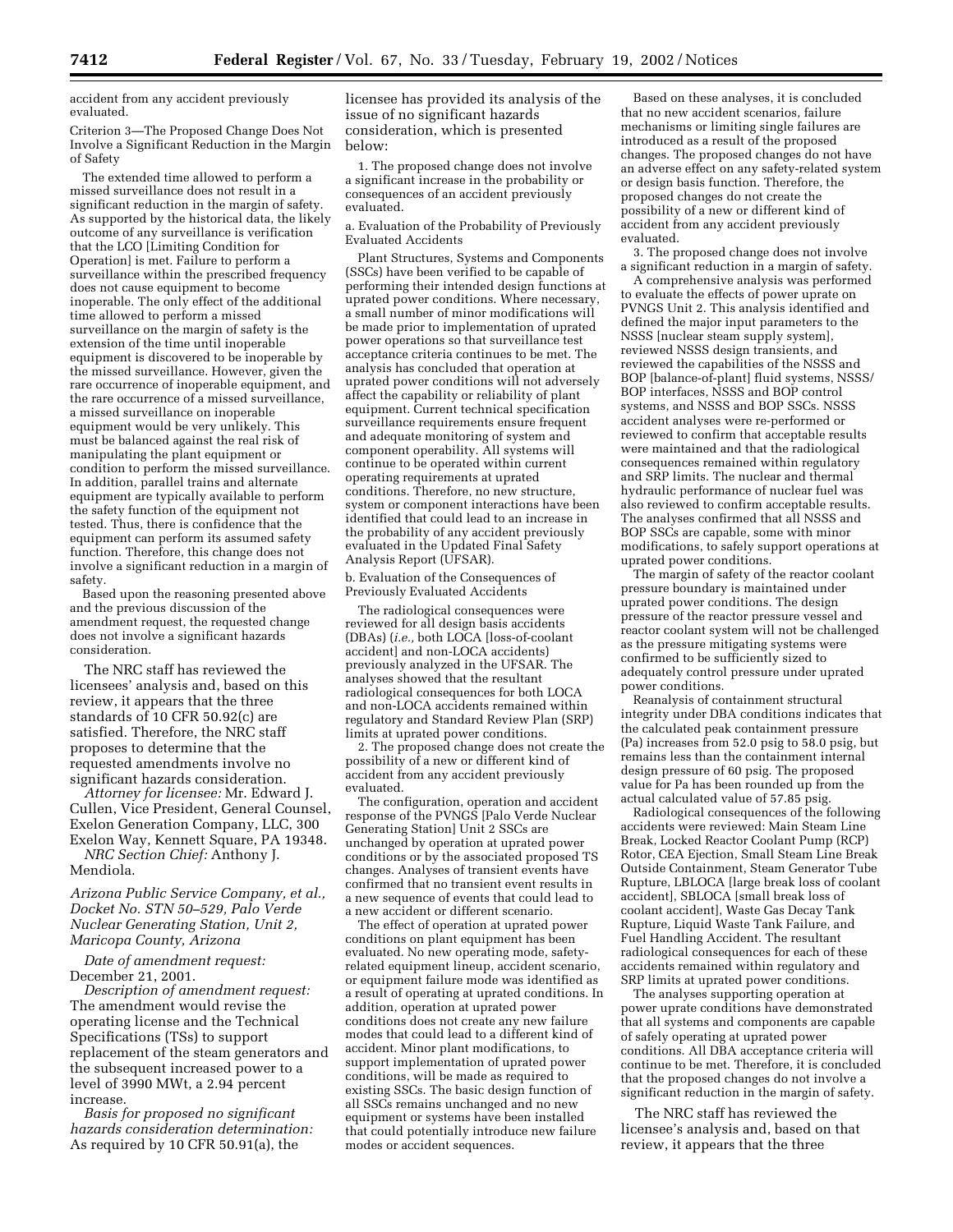standards of 10 CFR 50.92(c) are satisfied. Therefore, the NRC staff proposes to determine that the request for an amendment involves no significant hazards consideration.

*Attorney for licensee:* Nancy C. Loftin, Esq., Corporate Secretary and Counsel, Arizona Public Service Company, P.O. Box 53999, Mail Station 9068, Phoenix, Arizona 85072–3999.

*NRC Section Chief:* Stephen Dembek.

*Calvert Cliffs Nuclear Power Plant, Inc., Docket No. 50–317, Calvert Cliffs Nuclear Power Plant, Unit No. 1, Calvert County, Maryland*

*Date of amendment request:* January 31, 2002.

*Description of amendment request:* The proposed amendment would allow a one-time five-year extension, for a total of 15 years, for the performance of the next Unit 1 integrated leak rate test (ILRT). The proposed amendment would also exempt Unit 1 from the requirement to perform a postmodification containment ILRT associated with the steam generator replacement.

*Basis for proposed no significant hazards consideration determination:* As required by 10 CFR 50.91(a), the licensee has provided its analysis of the issue of no significant hazards consideration which is presented below:

1. Would not involve a significant increase in the probability or consequences of an accident previously evaluated: [Extension of Type A integrated leakage rate testing:]

This proposed one-time extension of the Type A test interval does not increase the probability of an accident since there are no design or operating changes involved and the test is not an accident initiator. The proposed extension of the test interval does not involve a significant increase in the consequences of an accident since research documented in NUREG–1493 has found that, generically, fewer than three percent of the potential containment leak paths are not identified by Type B and C testing. Calvert Cliffs, through testing and containment inspections, also provides a high degree of assurance that the Containment will not degrade in a manner detectable only by a Type A test. Inspections required by the Maintenance Rule (10 CFR 50.65) and by the American Society of Mechanical Engineers Boiler and Pressure Vessel Code are performed to identify containment degradation that could affect leak tightness.

Therefore, this change does not involve a significant increase in the probability or consequences of an accident previously evaluated.

[Exemption from post-modification testing:]

The steam generator replacement activities do not affect the containment structure or the actual containment liner. Access for the replacement steam generators as well as

removal of the old steam generators will be through the equipment hatch. However, the outer shell of the steam generators, the inside containment portions of the main steam line, the feedwater lines, the auxiliary feedwater lines, and the steam generator blowdown lines are all part of the primary reactor containment boundary that will be impacted by the replacement activities.

Calvert Cliffs Nuclear Power Plant Technical Specification 5.5.16 states, ''A program shall be established to implement the leakage testing of the Containment as required by 10 CFR 50.54(o) and 10 CFR part 50, Appendix J, Option B. This program shall be in accordance with the guidelines contained in Regulatory Guide 1.163, 'Performance-Based Containment Leak-Test Program' dated September 1995, including errata.'' Regulatory Guide 1.163, ''Performance-Based Containment Leak-Test Program,'' endorses NEI [Nuclear Energy Institute] 94–01, Revision 0 for methods acceptable to comply with the requirements of Option B. Prior to returning the Containment to operation, NEI 94–01 requires leakage rate testing (Type A testing or local leakage rate testing), following repairs and modification that affect the containment leakage integrity.

The affected area of the primary containment boundary is also part of the pressure boundary of an American Society of Mechanical Engineers (ASME) Class 2 component/piping system and, as such, the planned replacement of the steam generators are subject to the repair and replacement requirements of ASME Section XI. The ASME Section XI surface examination, volumetric examination, and system pressure test requirements are more stringent than the Appendix J, Option B testing requirements. The acceptance criteria for ASME Section XI system pressure testing of welded joints is ''zero leakage.'' In addition, the test pressure for the system pressure test will be approximately 17 times that of Appendix J, Option B test.

The objective of the Type A test is to assure the leak-tight integrity of the area affected by the modification. Although the leak test is in a direction reverse to that of the design basis accident environment, the ASME Section XI inspection and testing requirements more than fulfill the intent of the requirements of Appendix J, Option B with the exception of secondary side access manways. Section 9.2.1, NEI 94–01, Revision 0 allows reverse testing if justified. Section XI pressure test applies a sealing pressure to the secondary manway due to the inward door swing configuration. Hence, a Type B local leak rate test will be performed for the secondary manways. For all other affected components, reverse testing is justified since the acceptance criteria for ASME Section XI system pressure testing of welded joints is ''zero leakage,'' and the test pressure of the system pressure test will be approximately 17 times that of a Type A test. Hence, the probability or consequences of design bases accidents previously evaluated are unchanged.

Therefore, the proposed revision to Technical Specification 5.5.16 to eliminate the requirement to perform post-modification

containment integrated leakage rate testing following replacement of Unit 1 steam generators will not involve a significant increase in the probability or consequences of an accident previously evaluated.

2. Would not create the possibility of a new or different type of accident from any accident previously evaluated.

[Extension of Type A integrated leakage rate test interval:]

This proposed one-time extension to the interval for the Type A test does not involve any design or operational changes that could lead to a new or different kind of accident from any accident previously evaluated. The test itself is not changing and will be performed after a longer interval. The proposed change does not involve a physical alteration of the plant (no new or different type of equipment will be installed) or a change in the methods governing normal plant operation.

Therefore, this change does not create the possibility of a new or different kind of accident from any previously evaluated.

[Exemption from post-modification testing:]

The proposed revision does not involve a physical change to the plant and there are no changes to the operation of the plant that could introduce a new failure mode. As described above in Item 1, the objective of the Appendix J, Option B test is to assure that leak-tight integrity of the area affected by the modification. The ASME Section XI inspection and testing requirements are more stringent than the Appendix J, Option B testing requirements.

Therefore, the proposed revision to Technical Specification 5.5.16 to eliminate the requirement to perform post-modification containment integrated leakage rate testing following replacement of Unit 1 steam generators will not create the possibility of a new or different [kind] of accident from any previously evaluated.

3. Would not involve a significant reduction in the margin of safety. [Extension of Type A integrated leakage rate test interval:]

The generic study of the increase in the Type A test interval, NUREG–1493, concluded there is an imperceptible increase in the plant risk associated with extending the test interval out to 20 years. Further, the extended test interval would have a minimal effect on this risk since Type B and C testing detect 97 percent of potential leakage paths. For the requested change in the Calvert Cliffs Integrated Leakage Rate Test interval, it was determined that the risk contribution of leakage will increase 0.07 percent (based on change in offsite dose). This change is considered very small and does not represent a significant reduction in the margin of safety.

Therefore, this change does not involve a significant reduction in the margin of safety. [Exemption from post-modification testing:]

As described above in Item 1, the ASME Section XI surface examination, volumetric examination, and system pressure test requirements are more stringent than the Appendix J, Option B testing requirements. The acceptance criteria for ASME Section XI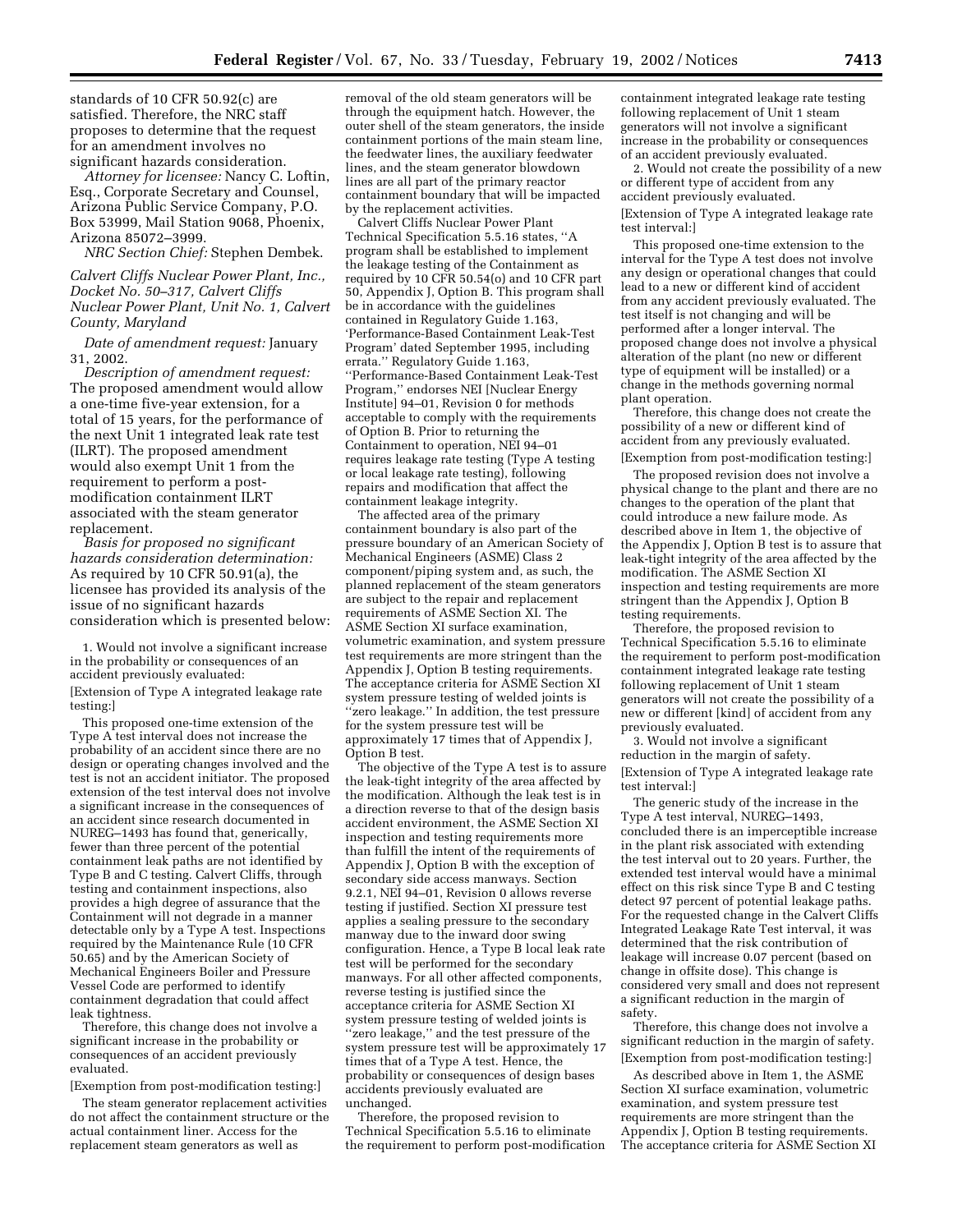system pressure testing of welded joints is ''zero leakage.'' In addition, the test pressure for the system pressure test will be approximately 17 times that of Appendix J, Option B test.

Therefore, the proposed revision to Technical Specification 5.5.16 to eliminate the requirement to perform post-modification containment integrated leakage rate testing following replacement of Unit 1 steam generators does not involve a significant reduction in the margin of safety.

The NRC staff has reviewed the licensee's analysis and, based on this review, it appears that the three standards of 10 CFR 50.92(c) are satisfied. Therefore, the NRC staff proposed to determine that the amendment request involves no significant hazards consideration.

*Attorney for licensee:* Jay E. Silberg, Esquire, Shaw, Pittman, Potts and Trowbridge, 2300 N Street, NW., Washington, DC 20037.

*NRC Section Chief:* Joel Munday (Acting).

*Dominion Nuclear Connecticut, Inc., Docket No. 50–336, Millstone Nuclear Power Station, Unit No. 2, New London County, Connecticut*

*Date of amendment request:* November 6, 2001, as supplemented December 27, 2001.

*Description of amendment request:* The proposed amendment would: 1) Increase the allowable nominal average fuel assembly enrichment from 4.5 w/o U–235 to 4.85  $w$ /o U–235 for all regions of the spent fuel pool, the new fuel storage racks (dry), and the reactor core; 2) Allow fuel to be located under the cell blockers in 40 empty Region B storage cells; and, 3) Credit spent fuel pool soluble boron for reactivity control during normal conditions to maintain spent fuel pool  $K_{\rm eff} \leq 0.95$ .

*Basis for proposed no significant hazards consideration determination:* As required by 10 CFR 50.91(a), the licensee has provided its analysis of the issue of no significant hazards consideration, which is presented below:

1. Involve a significant increase in the probability or consequences of an accident previously evaluated.

Previously evaluated Final Safety Analysis Report (FSAR) Chapter 14 accidents are a fuel handling accident either in the spent fuel pool (SFP) or in containment, and a spent fuel cask drop accident. Since there are no changes to plant equipment, nor any changes in how fuel is moved, there are no changes to the probability of a fuel handling accident in the spent fuel pool or containment.

Since there are no changes to plant equipment, nor any changes in how a shielded cask would be moved, there are no changes to the probability of a spent fuel cask drop accident.

The consequences of a fuel drop accident in either containment or the spent fuel pool are not affected, since none of the inputs to these fuel drop accidents is affected. There are no physical hardware changes made to the plant. The limiting fuel burnup is not changed, nor is there any change in the source term of radioactivity present in the fuel. Allowing fuel to be stored in the 40 Region B locations currently empty, does not alter the existing FSAR conclusion that a dropped fuel assembly or consolidated storage box could not strike more than one fuel assembly in the storage rack. This is still true since the fuel stored in these 40 locations is stored at the same elevation as fuel in any other storage locations. The FSAR states that the worst fuel handling incident that could occur in the SFP is the drop of a fuel assembly to the pool floor, with resultant failure of 14 fuel rods when the assembly rotates and impacts a protruding structure. Radiological consequences for both the failure of 14 rods and the entire fuel assembly are presented in the FSAR. The storage of fuel in the 40 currently blocked locations does not affect this FSAR sequence of events for the dropped fuel assembly in the SFP accident. The amount of soluble boron concentration necessary in the SFP to ensure that  $K_{\rm eff}$  is maintained  $\leq 0.95$  on a 95/ 95 bases is increased from 800 ppm to 1400 ppm. However, this increase in required SFP soluble boron concentration does not increase any dose consequences from the fuel drop accident in the SFP. The increase in soluble boron concentration from 800 ppm to 1400 ppm is a result of crediting an additional 600 ppm of SFP soluble boron under normal conditions.

The consequences of a spent fuel cask drop accident in the SFP is not affected, since none of the inputs to the spent fuel cask drop accident is affected. There are no physical hardware changes made to the plant. The limiting fuel burnup is not changed, nor is there any change in the source term of radioactivity present in the fuel. The amount of soluble boron concentration necessary in the SFP to ensure that  $K_{\text{eff}}$  is maintained  $\leq$ 0.95 on a 95/95 bases is increased from 800 ppm to 1400 ppm. However, this increase in required SFP soluble boron concentration does not increase any dose consequences from the spent fuel cask drop accident in the SFP. The increase in soluble boron concentration from 800 ppm to 1400 ppm is a result of crediting an additional 600 ppm of SFP soluble boron under normal conditions.

With regard to the proposed change in the design features section of Technical Specifications (TS), which would allow higher enrichments in the new fuel storage (dry) vault, there are no FSAR Chapter 14 accident conditions currently analyzed, therefore there can be no change in probability or consequences of an existing accident.

With regard to the proposed change in the design features section of TS, which would allow higher enrichments in the reactor core, enrichment by itself is not a parameter which will affect the probability or consequences of

an accident previously analyzed. The effects of enrichment on other reactor core parameters such as shutdown margin, MTC [moderator temperature coefficient] and power distributions is considered by meeting the exi[s]ting TS requirements for these parameters. Also, the reactor core radioactive source term is not affected since the exiting design basis analysis bounds use of the proposed enrichment. Therefore, a change in the maximum enrichment limit will not impact any safety analyses because the important inputs to these analyses are protected by Technical Specifications. Since there are no changes to these existing reactor core TS parameter limits, there will be no effect on the probability or consequences of an accident previously analyzed.

Therefore, based on the above analysis, the proposed changes do not involve a significant increase in the probability or consequences of an accident previously evaluated.

2. Create the possibility of a new or different kind of accident from any accident previously evaluated.

The changes to be made primarily affect nuclear criticality analysis and do not create a new or different kind of accident. Changes in allowed enrichment, boraflex credit, soluble boron credit, and allowing fuel to be stored in 40 additional locations are all impacts to the SFP criticality analysis. The SFP criticality analysis is part of the basic design of the system and is not an accident. The ability to maintain the SFP  $K_{\text{eff}} \leq 0.95$ , as well as within the 10 CFR 50 App. A GDC62 criteria [General Design Criterion (GDC)–62, ''Prevention of criticality in fuel storage and handling,'' of Appendix A, ''General Design Criteria for Nuclear Power Plants,'' to 10 CFR part 50] of sub-critical have been evaluated. Criticality impacts are more appropriately discussed under the margin of safety criterion.

Since there are no changes to the plant equipment, there is no possibility of a new or different kind of accident being initiated or affected by equipment issues. There are no changes in how fuel is moved or qualified for storage, so a new accident cannot be initiated from fuel handling related procedures.

Higher SFP soluble boron concentrations are required than previously required to compensate for the positive reactivity insertions from postulated accident conditions (i.e., dropped cask). However, merely increasing the amount of SFP soluble boron required for compensating for the existing analyzed accident does not create the potential for a new or different kind of accident.

With regard to the proposed change in the design section of TS, which would allow higher enrichments in the new fuel storage (dry) vault, no new or different kind of accident conditions are created. The existing new fuel storage analysis previously submitted to the NRC is not altered, and already bounds enrichments up to 5.0 w/o U–235.

With regard to the proposed change in the design features section of TS, which would allow higher enrichments in the reactor core, the higher enrichment fuel in the reactor core does not require any new or different plant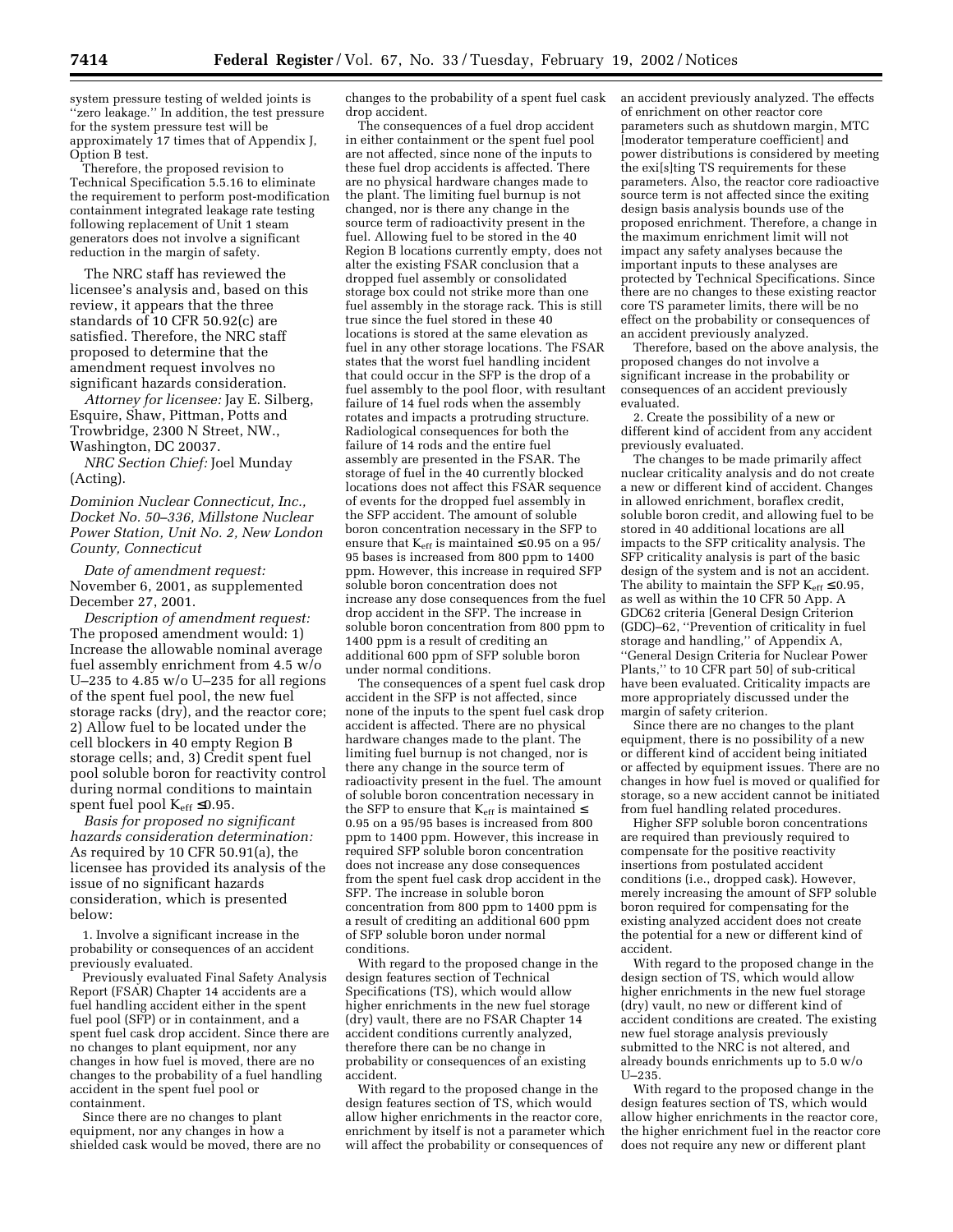equipment, and does not change the manner in which currently installed equipment is operated. There are no changes to normal core operation, and the unit will meet all applicable design criteria and will operate within the existing reactor core TS limits. No new failure modes have been created for any system, component or piece of equipment, and no new single failure mechanisms are introduced. Therefore, allowing higher enrichments in the reactor core will not create a new or different kind of accident condition.

Therefore, based on the above analysis, the proposed changes do not create the possibility of a new or different kind of accident from any accident previously evaluated.

3. Involve a significant reduction in a margin of safety.

The margin of safety relevant to the SFP are:

• To ensure that the SFP  $K_{\text{eff}}$  remains  $\leq$ 0.95 on a 95/95 basis to ensure the criticality safety of the SFP.

• To ensure that the spent fuel in the SFP remains adequately cooled so that the fission product barriers remain intact.

A criticality analysis has been performed to ensure that the spent fuel pool Keff remains ≤ 0.95 on a 95/95 basis under all normal and postulated accident conditions. Thus the margin of criticality safety is not changed. Most of the changes in the criticality analysis are of an input nature, such as a change in allowed enrichment. The only change in methodology is the crediting of soluble boron for normal conditions. The approach used is consistent with WCAP–14416–NP–A. The NRC has previously approved for other plants similar applications for soluble boron credit for normal conditions. The criticality analysis has been performed to ensure that the spent fuel pool Keff remains less than 1.00 on a 95/95 basis even with 0 ppm soluble boron concentration in the SFP. This ensures compliance with GDC62.

The only change that could affect the SFP cooling analysis is allowing 40 additional fuel assemblies to be stored in the SFP. The current design basis heat load analysis already bounds the storage of these fuel assemblies. This ensures that the spent fuel in the SFP remains adequately cooled so that the fission product barriers remain intact. The current design basis heat load analysis bounds the increased fuel storage.

With regard to the proposed change in the design section of TS, which would allow higher enrichments in the new fuel storage (dry) vault, there is no significant reduction in the margin of safety. The existing new fuel storage analysis previously submitted and approved by the NRC is not altered, and already bounds enrichments up to 5.0 w/o U–235, to ensure that Keff of the new fuel storage racks is maintained  $\leq 0.95$ .

With regard to the proposed change in the design features section of TS, which would allow higher enrichments in the reactor core, enrichment by itself is not a parameter which will affect the margin of safety. The margins of safety, such as fuel DNB protection, fuel melt protection and RCS boundary protection, are met by complying with the safety analysis and associated TS limits. The

effects of enrichment on other reactor core parameters such as shutdown margin, MTC and power distributions is considered by meeting the existing TS requirements for these parameters. Therefore, a change in the maximum core enrichment limit will not impact any margins of safety because the important inputs to the safety analyses are protected by Technical Specifications. Since there are no change[s] to these existing reactor core TS parameter limits, there will be no effect on the margin of safety.

Therefore, based on the above analysis, the proposed changes do not involve a reduction in a margin of safety.

The NRC staff has reviewed the licensee's analysis and, based on this review, it appears that the three standards of 10 CFR 50.92(c) are satisfied. Therefore, the NRC staff proposes to determine that the amendment request involves no significant hazards consideration.

*Attorney for licensee:* Lillian M. Cuoco, Senior Nuclear Counsel, Dominion Nuclear Connecticut, Inc., Rope Ferry Road, Waterford, CT 06385. *NRC Section Chief:* James W. Clifford.

*Duke Energy Corporation, et al., Docket Nos. 50–413 and 50–414, Catawba Nuclear Station, Units 1 and 2, York County, South Carolina*

*Date of amendment request:* December 20, 2001.

*Description of amendment request:* The amendments would revise the Technical Specifications (TS) for Catawba Nuclear Station, Units 1 and 2, based on a revised radiological dose consequence analysis of a postulated fuel handling accident and weir gate drop accident. The licensee has requested these amendments in accordance with the requirements of 10 CFR 50.67 which addresses the use of an alternate source term at operating reactors, and relevant guidance provided in Regulatory Guide (RG) 1.183.

Specifically, the proposed changes would revise TS 3.7.10, Control Room Area Ventilation System (CRAVS), to require immediate suspension of movement of irradiated fuel with less than two trains of the CRAVS operable. This change is being requested to correct a non-conservatism in this TS.

The proposed change to TS 3.7.11, Control Room Area Chilled Water System, would delete the applicability of the specification during core alterations and during movement of irradiated fuel. This system is not credited as a mitigation system for the postulated fuel handling accident or weir gate drop accident.

The proposed change to TS 3.7.13, Fuel Handling Ventilation Exhaust System, would change the Limiting

Condition for Operation to require two trains be operable during the movement of recently irradiated fuel in the fuel building, and to require that movement of recently irradiated fuel in the fuel building be suspended if one train becomes inoperable. Recently irradiated fuel is defined as fuel that has occupied part of a critical reactor core within the previous 72 hours. Operability of the Fuel Handling Ventilation Exhaust System would only be required during movement of recently irradiated fuel assemblies. This change is being requested to incorporate the concept of recently irradiated fuel and to correct a non-conservatism in this TS.

The proposed change to TS 3.9.3, Containment Penetrations, would amend the applicability of this specification. Current TS requirements regarding closure of the containment equipment hatch, the personnel airlock and containment penetrations would only apply during movement of recently irradiated fuel assemblies. The applicability of this specification during core alterations would be deleted.

The licensee is requesting these amendments to provide flexibility in scheduling outage tasks and to modify unnecessarily restrictive containment closure and fuel handling building ventilation system requirements. The revised analyses also incorporate updated atmospheric dispersion factors for the Control Room intake pathway.

*Basis for proposed no significant hazards consideration determination*: As required by 10 CFR 50.91(a), the licensee has provided its analysis of the issue of no significant hazards consideration, which is presented below:

Does operation of the facility in accordance with the proposed amendment involve a significant increase in the probability or consequences of an accident previously evaluated? No.

An alternate source term calculation has been performed for Catawba Nuclear Station that demonstrates that offsite dose consequences of a postulated fuel handling accident or weir gate drop accident remain within the limits provided sufficient decay has occurred prior to the movement of irradiated fuel without taking credit for certain mitigation features such as ventilation filter systems and containment closure. Irradiated fuel that has not undergone the required decay period of 72 hours is defined to be recently irradiated fuel and the currently approved Technical Specification requirements are applicable when this recently irradiated fuel is being handled.

The proposed amendment would allow core alterations and movement of sufficiently decayed irradiated fuel within the containment building with the equipment hatch, personnel air locks and containment penetrations open. Operation of the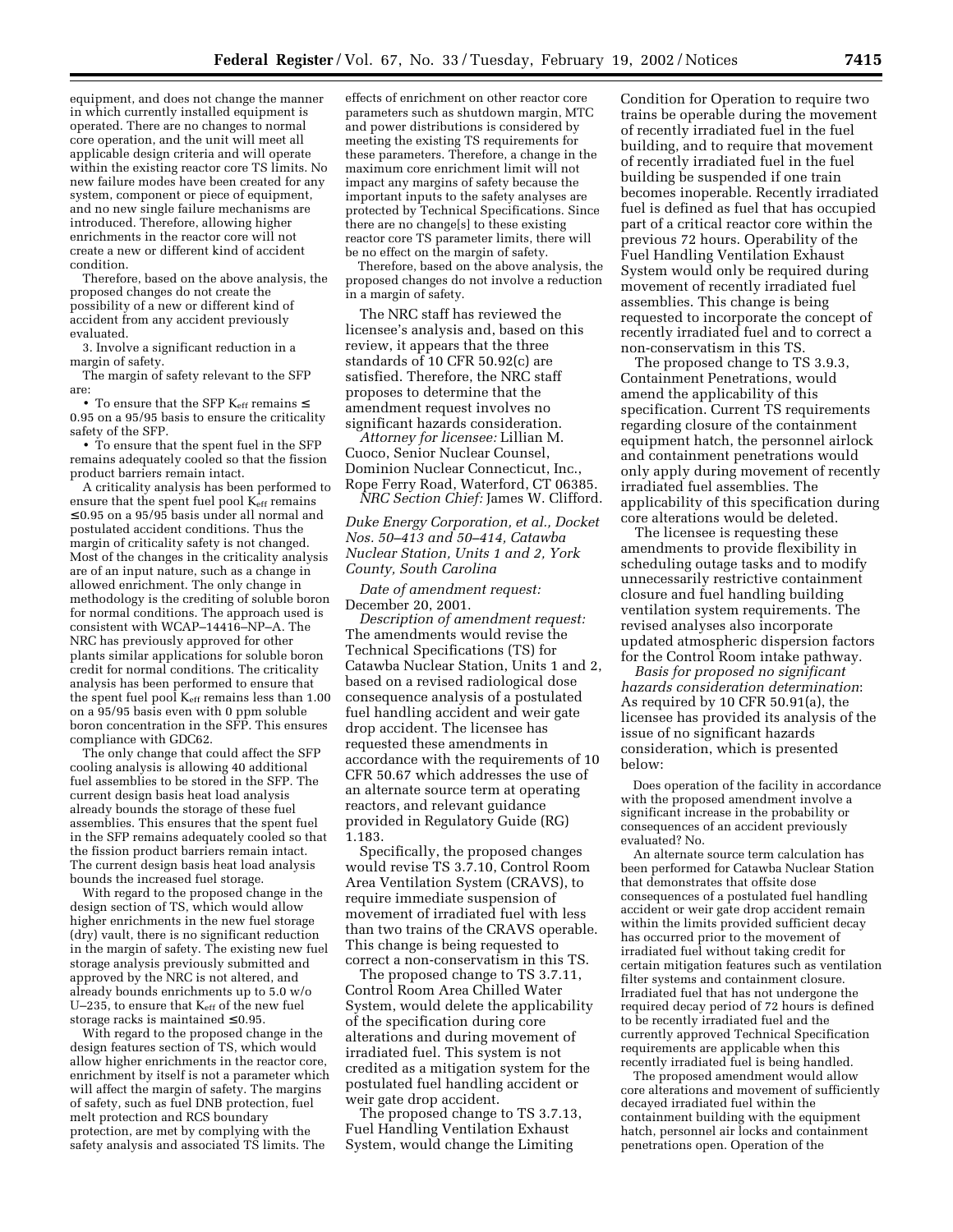Containment Purge Exhaust System (CPES) is not required during movement of sufficiently decayed fuel. The amendment also would allow movement of irradiated fuel assemblies within the fuel building without the Fuel Handling Ventilation Exhaust System (FHVES) in operation. Movement of the weir gate is permitted without the FHVES in operation provided the irradiated fuel that could be impacted by a drop of the weir gate has undergone a minimum decay period of 19.5 days.

This amendment does not alter the methodology or equipment used directly in fuel handling operations and weir gate movement. Neither ventilation filter systems, the CPES nor the FHVES, is used to actually handle fuel. Neither of these systems is an ''accident initiator'' either in this sense or any other sense. Similarly, neither the equipment hatch, the personnel air locks, nor any other containment penetration, nor any component thereof is an accident initiator.

Actual fuel handling operations and weir gate movement themselves are not affected by the proposed changes. Therefore, the probability of a Fuel Handling Accident and Weir Gate Drop is not affected with the proposed amendment. No other accident initiator is affected by the proposed changes.

For the reasons above, the proposed amendment does not involve a significant increase in the probability of an accident previously evaluated.

The Fuel Handling Accident in Containment has been analyzed without credit for filtration by the CPES. Likewise, the Fuel Handling Accident in the Fuel Building and the Weir Gate Drop has been analyzed without credit for filtration by the FHVES. The analyses of these design basis events were conducted with the Alternative Source Term Methodology in accordance with 10 CFR 50.67 and Regulatory Guide 1.183. These analyses show that the resultant radiation doses are within the limits specified in 10 CFR 50.67 and R.G. 1.183.

The TEDE [total effective dose equivalent] radiation doses from the analyses supporting this LAR [license amendment request] have been compared to equivalent TEDE radiation doses estimated with the guidelines of R.G. 1.183 Footnote 7. The new values are shown to be comparable to the results of the previous analyses.

For the reasons above, the proposed amendment does not involve a significant increase in the consequences of an accident previously evaluated.

Does operation of the proposed facility in accordance with the proposed amendment create the possibility of a new or different kind of accident from any accident previously evaluated? No.

The proposed change does not involve addition or modification to any plant system, structure, or component. The proposed amendment would increase the time during which the equipment hatch and personnel air locks could be open during core alterations and movement of irradiated fuel. The proposed amendment does not involve any change in the operation of these containment penetrations. Having these penetrations open does not create the possibility of a new accident.

The proposed amendment also would remove the requirements for operability of the CPES and FHVES during core alterations or movement of sufficiently decayed irradiated fuel. It does not alter the operation of these systems beyond their functional capabilities. Modification of the requirements of operability for these systems from the plant Technical Specifications does not create the possibility of a new accident.

The requirements for CRAVS are being revised to immediately suspend movement of irradiated fuel if one CRAVS train becomes inoperable. This change does not have the potential to cause a new or different type of accident.

The proposed amendment does not create the possibility of a new or different kind of accident than any previously evaluated.

Does operation of the facility in accordance with the proposed amendment involve a significant reduction in the margin of safety? No.

The assumptions and input used in the analysis are conservative as noted below. The design basis Fuel Handling Accidents and Weir Gate Drop have been defined to identify conservative conditions (concerning offsite power and single failure). The source term and radioactivity releases have been calculated pursuant to Regulatory Guide 1.183 and with conservative assumptions concerning prior reactor operation. The control room atmospheric dispersion factors have been calculated with conservative assumptions associated with the release. The conservative assumptions and input noted above ensure that the radiation doses cited in this License Amendment Request are the upper bound to radiological consequences of a Fuel Handling Accident either in Containment or the Fuel Building and the Weir Gate Drop. The analyses show that there is a significant margin between the TEDE radiation doses calculated for the postulated Fuel Handling Accident and the Weir Gate Drop accident using the Alternative Source Term and the acceptance limits of 10 CFR 50.67 and Regulatory Guide 1.183.

The proposed change does not involve a significant reduction in the margin of safety.

The NRC staff has reviewed the licensee's analysis and, based on this review, it appears that the three standards of 10 CFR 50.92(c) are satisfied. Therefore, the NRC staff proposes to determine that the amendment request involves no significant hazards consideration.

*Attorney for licensee*: Ms. Lisa F. Vaughn , Legal Department (PB05E), Duke Energy Corporation, 422 South Church Street, Charlotte, North Carolina 28201–1006.

*NRC Section Chief:* Richard J. Laufer, Acting.

*Entergy Operations, Inc., Docket No. 50– 313, Arkansas Nuclear One, Unit No. 1, Pope County, Arkansas*

*Date of amendment request*: January 31, 2002.

*Description of amendment request*: The proposed amendment revises

Technical Specification 5.6.5, ''Core Operating Limits Report (COLR),'' to include an additional reference to Entergy Operations, Inc. (Entergy) Topical Report ENEAD–01–P, ''Qualification of Reactor Physics Methods for Pressurized Water Reactors of the Entergy System.'' This topical report documents a Nuclear Regulatory Commission (NRC)-approved methodology that can be utilized to determine core operating limits.

*Basis for proposed no significant hazards consideration determination*: As required by 10 CFR 50.91(a), the licensee has provided its analysis of the issue of no significant hazards consideration, which is presented below:

1. Does the proposed change involve a significant increase in the probability or consequences of an accident previously evaluated?

*Response*: No.

The proposed change to add the Entergy Topical Report ENEAD–01–P, ''Qualification of Reactor Physics Methods for Pressurized Water Reactors of the Entergy System,'' to the Core Operating Limits Report (COLR) references is administrative in nature. The topical report has been reviewed and approved by the NRC in [a] Safety Evaluation Report dated September 29, 1995 (0CNA099519). The physical design or operation of the plant is not impacted by this proposed change. The proposed change does not adversely impact transient analysis assumptions or results. The COLR-related safety analyses will continue to be performed utilizing NRC-approved methodologies, and specific reload changes will be evaluated under the provisions of 10 CFR 50.59.

Therefore, the proposed change does not involve a significant increase in the probability or consequences of an accident previously evaluated.

2. Does the proposed change create the possibility of a new or different kind of accident from any accident previously evaluated?

*Response*: No.

Adding a reference in the technical specifications to the NRC-approved methodology in Entergy Topical Report ENEAD–01–P is administrative in nature. No physical alterations of plant configuration, changes to the plant operating procedures, or operating parameters are proposed. No new equipment is being introduced, and no equipment is being operated in a manner inconsistent with its design. The COLRrelated safety analyses will continue to be performed utilizing NRC-approved methodologies. A 10 CFR 50.59 review will continue to be performed to evaluate specific reload changes.

Therefore, the proposed change does not create the possibility of a new or different kind of accident from any previously evaluated.

3. Does the proposed change involve a significant reduction in a margin of safety? *Response*: No.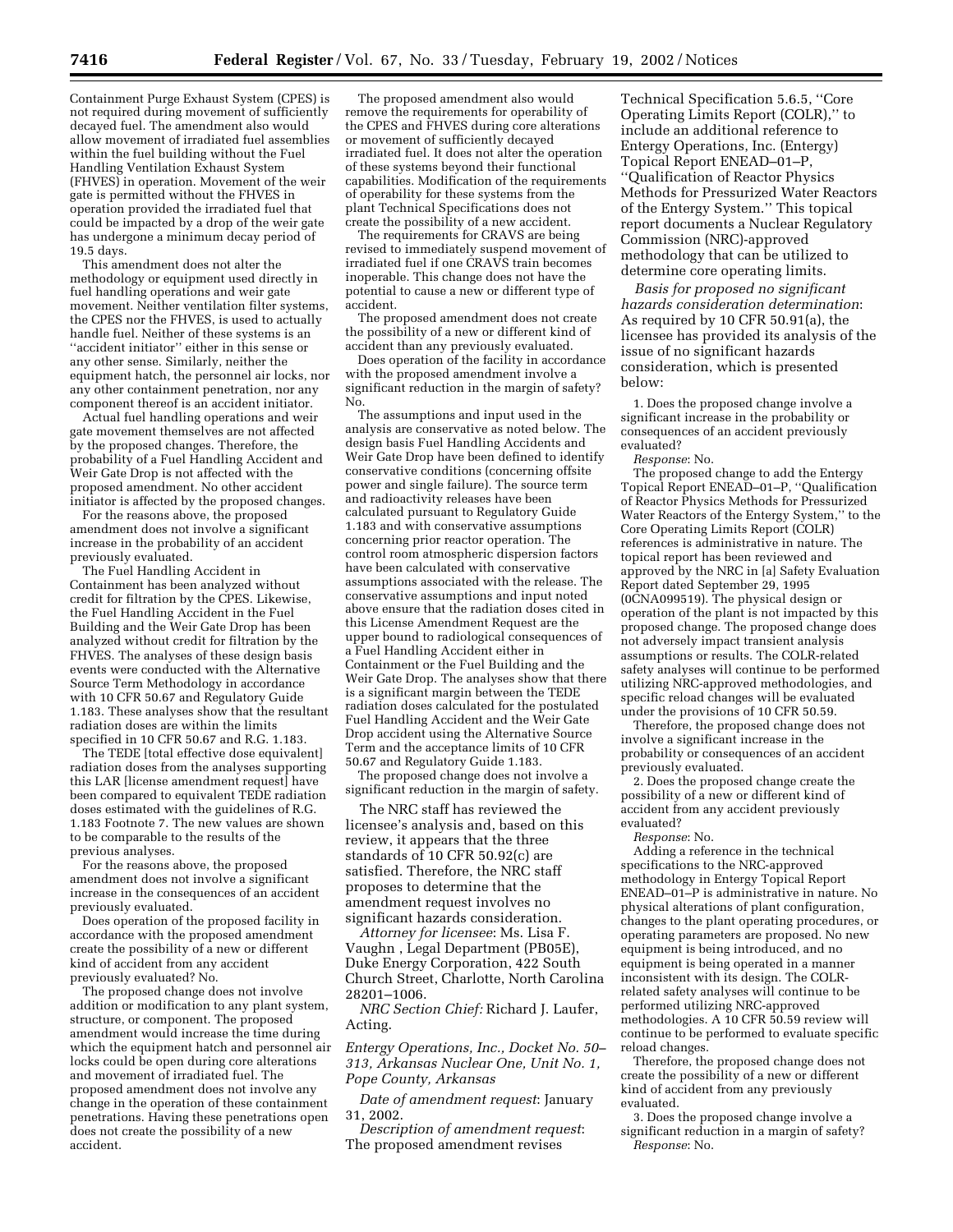The proposed change to reference Entergy Topical Report ENEAD–01–P is administrative in nature. Existing technical specification operability and surveillance requirements are not reduced by the proposed change. The cycle-specific COLR limits for future reloads will continue to be developed based on NRC-approved methodologies and their corresponding physics parameter uncertainties. Technical specifications will continue to require that the core be operated within these limits and specify appropriate actions to be taken if the limits are violated. The COLR-related safety analyses will continue to be performed utilizing NRC-approved methodologies, and specific reload changes will be evaluated per 10 CFR 50.59.

Therefore, the proposed change does not involve a significant reduction in a margin of safety.

The NRC staff has reviewed the licensee's analysis and, based on this review, it appears that the three standards of 10 CFR 50.92(c) are satisfied. Therefore, the NRC staff proposes to determine that the amendment request involves no significant hazards consideration.

*Attorney for licensee*: Nicholas S. Reynolds, Esquire, Winston and Strawn, 1400 L Street, NW., Washington, DC 20005–3502.

*NRC Section Chief:* Robert A. Gramm.

*Entergy Operations, Inc., Docket No. 50– 313, Arkansas Nuclear One, Unit No. 1, Pope County, Arkansas*

*Date of amendment request*: January 31, 2002.

*Description of amendment request*: The proposed amendment changes administrative Technical Specification 5.5.16 regarding Containment Integrated Leak Rate Testing (ILRT). The change clarifies the statement that the ILRT Program is in accordance with Regulatory Guide 1.163, ''Performance-Based Containment Leak-Test Program,'' by noting an exception based on Nuclear Energy Institute 94–01, ''Industry Guideline for Implementing Performance-Based Option of 10 CFR 50, Appendix J.'' The effect of this change will be to allow a one-time extension of the interval (to 15 years) for performance of the next ILRT.

*Basis for proposed no significant hazards consideration determination*: As required by 10 CFR 50.91(a), the licensee has provided its analysis of the issue of no significant hazards consideration, which is presented below:

1. Does the proposed change involve a significant increase in the probability or consequences of an accident previously evaluated?

*Response*: No.

[Appendix J [of] 10 CFR [part] 50] was amended to incorporate provisions for

performance-based testing in 1995. The proposed amendment to Technical Specification (TS) 5.5.16 adds a one-time extension to the current interval for Type A testing (i.e., the integrated leak rate test). The current interval of ten years, based on past performance, would be extended on a onetime basis to 15-years from the date of the last test. The proposed extension to the Type A test cannot increase the probability of an accident since there are no design or operating changes involved and the test is not an accident initiator. The proposed extension of the test interval does not involve a significant increase in the consequences since research documented in NUREG–1493, ''Performance Based Containment Leak Rate Test Program,'' has found that, generically, fewer than 3% of the potential containment leak paths are not identified by Type B and C testing. In addition, at ANO–1 [Arkansas Nuclear One, Unit 1,] the testing and containment inspections also provide a high degree of assurance that the containment will not degrade in a manner detectable only by a Type A test. Inspections required by the Maintenance Rule (10 CFR 50.65) and by the American Society of Mechanical Engineers Boiler and Pressure Vessel Code are performed to identify containment degradation that could affect leaktightness.

Therefore, the proposed change does not involve a significant increase in the probability or consequences of an accident previously evaluated.

2. Does the proposed change create the possibility of a new or different kind of accident from any accident previously evaluated?

*Response*: No.

The proposed extension to the interval for the Type A test does not involve any design or operational changes that could lead to a new or different kind of accident from any accidents previously evaluated. The test itself is not being modified, but is only intended to be performed after a longer interval. The proposed change does not involve a physical alteration of the plant (no new or different type of equipment will be installed) or a change in the methods governing normal plant operation.

Therefore, the proposed change does not create the possibility of a new or different kind of accident from any previously evaluated.

3. Does the proposed change involve a significant reduction in a margin of safety?

*Response*: No. The generic study of the increase in the Type  $\tilde{A}$  test interval, NUREG– 1493, concluded there is an imperceptible increase in the plant risk associated with extending the test interval out to twenty years. Further, the extended test interval would have a minimal effect on this risk since Type B and C testing detect 97% of potential leakage paths. For the requested change in the ANO–1 ILRT interval, it was determined that the risk contribution of leakage will increase 0.19%. This change is considered very small and does not represent a significant reduction in the margin of safety.

Therefore, the proposed change does not involve a significant reduction in a margin of safety.

The NRC staff has reviewed the licensee's analysis and, based on this review, it appears that the three standards of 10 CFR 50.92(c) are satisfied. Therefore, the NRC staff proposes to determine that the amendment request involves no significant hazards consideration.

*Attorney for licensee*: Nicholas S. Reynolds, Esquire, Winston and Strawn, 1400 L Street, NW., Washington, DC 20005–3502.

*NRC Section Chief:* Robert A. Gramm.

*Exelon Generation Company, LLC, Docket Nos. STN 50–456 and STN 50– 457, Braidwood Station, Unit Nos. 1 and 2, Will County, Illinois*

*Docket Nos. STN 50–454 and STN 50– 455, Byron Station, Unit Nos. 1 and 2, Ogle County, Illinois*

*Docket Nos. 50–237 and 50–249, Dresden Nuclear Power Station, Units 2 and 3, Grundy County, Illinois*

*Docket Nos. 50–373 and 50–374, LaSalle County Station, Units 1 and 2, LaSalle County, Illinois*

*Docket Nos. 50–277 and 50–278, Peach Bottom Atomic Power Station, Units 2 and 3, York County, Pennsylvania*

*Docket Nos. 50–254 and 50–265, Quad Cities Nuclear Power Station, Units 1 and 2, Rock Island County, Illinois*

*Date of amendment request:* November 30, 2001.

*Description of amendment request:* A change is proposed to Surveillance Requirement (SR) 3.0.3 to allow a longer period of time to perform a missed surveillance. The time is extended from the current limit of " $*$  \* \* up to 24 hours or up to the limit of the specified Frequency, whichever is less" to ". .. up to 24 hours or up to the limit of the specified Frequency, whichever is greater.'' In addition, the following requirement would be added to SR 3.0.3: ''A risk evaluation shall be performed for any Surveillance delayed greater than 24 hours and the risk impact shall be managed.''

The Nuclear Regulatory Commission (NRC) staff issued a notice of opportunity for comment in the **Federal Register** on June 14, 2001, (66 FR 32400), on possible amendments concerning missed surveillances, including a model safety evaluation and model no significant hazards consideration (NSHC) determination, using the consolidated line item improvement process. The NRC staff subsequently issued a notice of availability of the models for referencing in license amendment applications in the **Federal Register** on September 28, 2001, (66 FR 49714). The licensees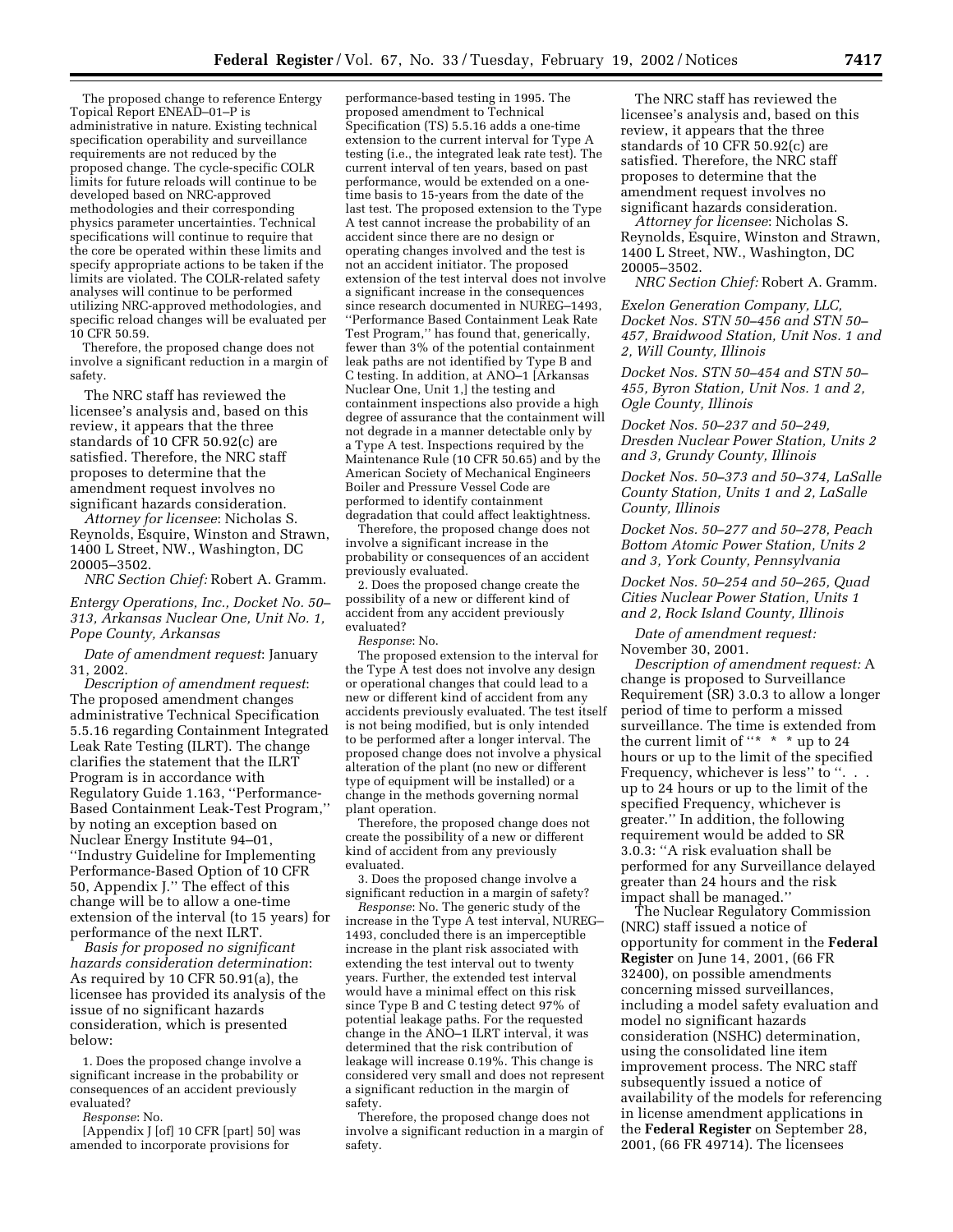affirmed the applicability of the following NSHC determination in its application dated November 30, 2001.

*Basis for proposed no significant hazards consideration determination:* As required by 10 CFR 50.91(a), an analysis of the issue of no significant hazards consideration is presented below:

Criterion 1—The Proposed Change Does Not Involve a Significant Increase in the Probability or Consequences of an Accident Previously Evaluated

The proposed change relaxes the time allowed to perform a missed surveillance. The time between surveillances is not an initiator of any accident previously evaluated. Consequently, the probability of an accident previously evaluated is not significantly increased. The equipment being tested is still required to be operable and capable of performing the accident mitigation functions assumed in the accident analysis. As a result, the consequences of any accident previously evaluated are not significantly affected. Any reduction in confidence that a standby system might fail to perform its safety function due to a missed surveillance is small and would not, in the absence of other unrelated failures, lead to an increase in consequences beyond those estimated by existing analyses. The addition of a requirement to assess and manage the risk introduced by the missed surveillance will further minimize possible concerns. Therefore, this change does not involve a significant increase in the probability or consequences of an accident previously evaluated.

Criterion 2—The Proposed Change Does Not Create the Possibility of a New or Different Kind of Accident From Any Previously Evaluated

The proposed change does not involve a physical alteration of the plant (no new or different type of equipment will be installed) or a change in the methods governing normal plant operation. A missed surveillance will not, in and of itself, introduce new failure modes or effects and any increased chance that a standby system might fail to perform its safety function due to a missed surveillance would not, in the absence of other unrelated failures, lead to an accident beyond those previously evaluated. The addition of a requirement to assess and manage the risk introduced by the missed surveillance will further minimize possible concerns. Thus, this change does not create the possibility of a new or different kind of accident from any accident previously evaluated.

Criterion 3—The Proposed Change Does Not Involve a Significant Reduction in the Margin of Safety

The extended time allowed to perform a missed surveillance does not result in a significant reduction in the margin of safety. As supported by the historical data, the likely outcome of any surveillance is verification that the LCO [Limiting Condition for Operation] is met. Failure to perform a surveillance within the prescribed frequency

does not cause equipment to become inoperable. The only effect of the additional time allowed to perform a missed surveillance on the margin of safety is the extension of the time until inoperable equipment is discovered to be inoperable by the missed surveillance. However, given the rare occurrence of inoperable equipment, and the rare occurrence of a missed surveillance, a missed surveillance on inoperable equipment would be very unlikely. This must be balanced against the real risk of manipulating the plant equipment or condition to perform the missed surveillance. In addition, parallel trains and alternate equipment are typically available to perform the safety function of the equipment not tested. Thus, there is confidence that the equipment can perform its assumed safety function. Therefore, this change does not involve a significant reduction in a margin of safety.

Based upon the reasoning presented above and the previous discussion of the amendment request, the requested change does not involve a significant hazards consideration.

The NRC staff has reviewed the licensees' analysis and, based on this review, it appears that the three standards of 10 CFR 50.92(c) are satisfied. Therefore, the NRC staff proposes to determine that the requested amendments involve no significant hazards consideration.

*Attorney for licensee:* Mr. Edward J. Cullen, Vice President, General Counsel, Exelon Generation Company, LLC, 300 Exelon Way, Kennett Square, PA 19348.

*NRC Section Chiefs:* Anthony J. Mendiola and James W. Clifford.

*Florida Power and Light Company, et al., Docket Nos. 50–335 and 50–389, St. Lucie Plant, Unit Nos. 1 and 2, St. Lucie County, Florida*

*Date of amendment request:* January 18, 2002.

*Description of amendment request:* The proposed amendment would revise the Technical Specifications (TS) for St. Lucie Units 1 and 2 to remove the numerical working hour limits stated in the TS. Site personnel working hours currently are and will continue to be controlled by administrative procedures. The change is consistent with Technical Specifications Task Force (TSTF) Item TSTF–258, Rev. 4.

*Basis for proposed no significant hazards consideration determination:* As required by 10 CFR 50.91(a), the licensee has provided its analysis of the issue of no significant hazards consideration, which is presented below:

(1) Operation of the facility in accordance with the proposed amendment would not involve a significant increase in the probability or consequences of an accident previously evaluated.

The proposed amendments are administrative in nature and they do not affect assumptions contained in plant safety analyses, the physical design and/or operation of the plant, nor do they affect Technical Specifications that preserve safety analysis assumptions. These proposed changes do not change the existing administrative controls on plant staff working hours. Any future changes to these procedures will be controlled under established procedure control processes that will ensure the administrative controls on work hours remain effective. Further, the proposed changes do not alter the design, function, or operation of any plant component. Therefore, operation of the facility in accordance with the proposed amendments would not involve a significant increase in the probability or consequences of an accident previously evaluated.

(2) Operation of the facility in accordance with the proposed amendment would not create the possibility of a new or different kind of accident from any accident previously evaluated.

The changes being proposed are administrative in nature and do not introduce a new mode of plant operation or surveillance requirement, nor involve a physical modification to the plant. Therefore, the design, function, or operation of any plant component is not altered. The changes propose to relocate specific controls for plant staff working hours from the TS to existing administrative procedures. The specific controls for plant staff working hours are described in these procedures and require a deliberate decision-making process to manage the potential for impaired personnel performance. Therefore, operation of the facility in accordance with the proposed amendments would not create the possibility of a new or different kind of accident from any accident previously evaluated.

(3) Operation of the facility in accordance with the proposed amendment would not involve a significant reduction in a margin of safety.

The proposed changes conform closely to the industry and NRC approved TSTF–258 Rev. 4 and relate to the relocation of TS specific working hour limits and controls to administrative procedures that control working hours. The specific controls for working hours of reactor plant staff are described in procedures that require a deliberate decision-making process to manage the potential for impaired personnel performance. Furthermore, any future changes to these procedures will be controlled under established procedure control processes that will ensure the administrative controls on work hours remain effective. Therefore, operation of the facility in accordance with the proposed amendments would not involve a significant reduction in a margin of safety.

The NRC staff has reviewed the licensee's analysis and, based on this review, it appears that the three standards of 50.92(c) are satisfied. Therefore, the NRC staff proposes to determine that the amendment request involves no significant hazards consideration.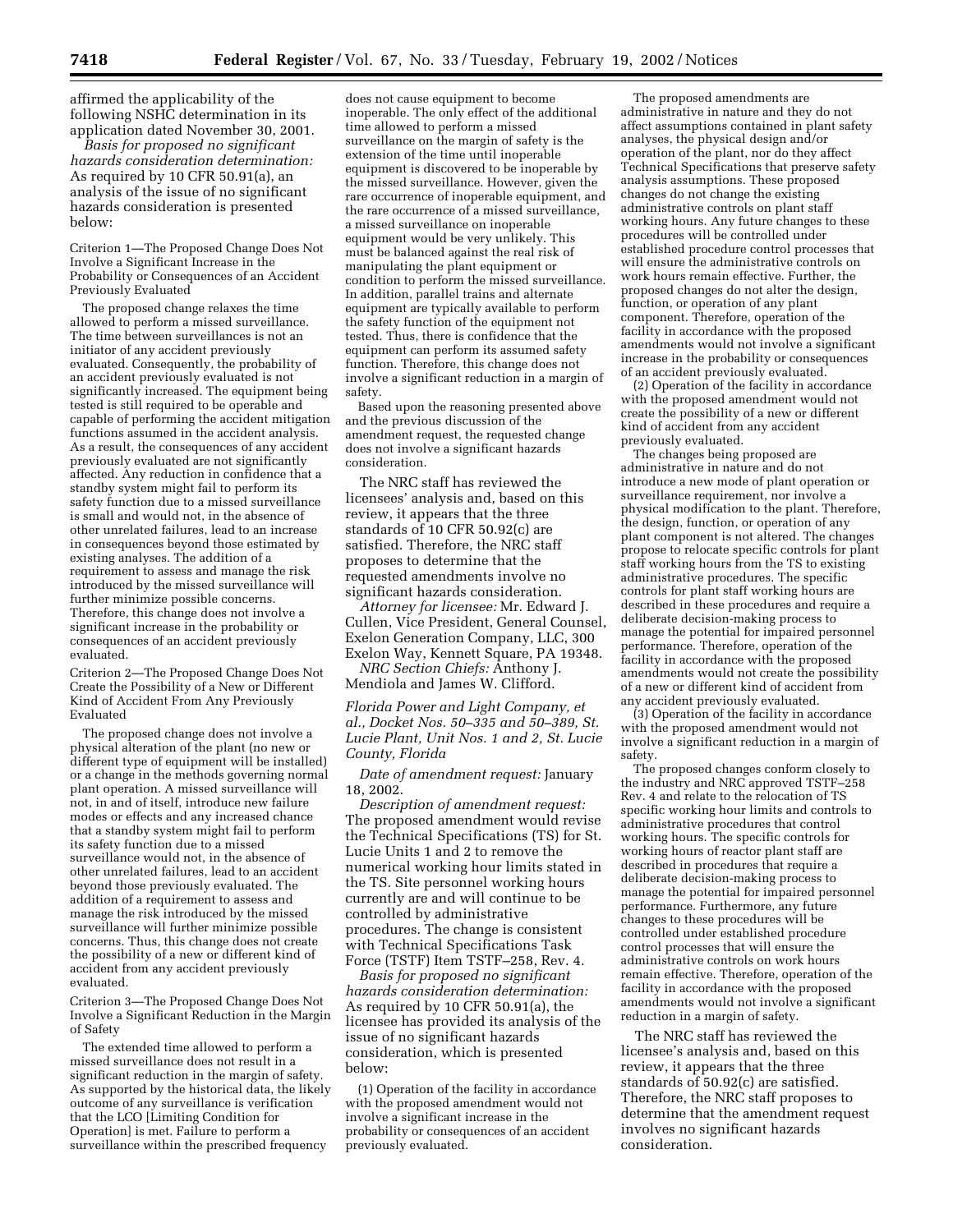*Attorney for licensee:* M.S. Ross, Attorney, Florida Power & Light, P.O. Box 14000, Juno Beach, Florida 33408– 0420.

*NRC Section Chief:* Richard P. Correia.

*Florida Power and Light Company, et al., Docket Nos. 50–335 and 50–389, St. Lucie Plant, Unit Nos. 1 and 2, St. Lucie County, Florida*

*Date of amendment request:* January 25, 2002.

*Description of amendment request:* The proposed amendments would revise the St. Lucie Plant, Units 1 and 2, Technical Specifications, Appendix B, ''Environmental Protection Plan (Non-Radiological)'' to incorporate the revised terms and conditions of the Incidental Take Statement included in the Biological Opinion issued by the National Marine Fisheries Service on May 4, 2001, as clarified by NMFS letter dated October 8, 2001. These amendments also incorporate administrative revisions necessary to change references to the National Pollutant Discharge Elimination System Permit to the Wastewater Permit, based on a change in administrative authority over these permits.

*Basis for proposed no significant hazards consideration determination:* As required by 10 CFR 50.91(a), the licensee has provided its analysis of the issue of no significant hazards consideration, which is presented below:

(1) Operation of the facility in accordance with the proposed amendments would not involve a significant increase in the probability or consequences of an accident previously evaluated.

The changes are administrative in nature and would in no way affect the initial conditions, assumptions, or conclusions of the St. Lucie Unit 1 or Unit 2 accident analyses. In addition, the proposed changes would not affect the operation or performance of any equipment assumed in the accident analyses. Based on the above information, we conclude that the proposed changes would not significantly increase the probability or consequences of an accident previously evaluated.

(2) Use of the modified specification would not create the possibility of a new or different kind of accident from any previously evaluated.

The changes are administrative in nature and would in no way impact or alter the configuration or operation of the facilities and would create no new modes of operation. We conclude that the proposed changes would not create the possibility of a new or different kind of accident.

(3) Use of the modified specification would not involve a significant reduction in a margin of safety.

The changes are administrative in nature and would in no way affect plant or

equipment operation or the accident analysis. We conclude that the proposed changes would not result in a significant reduction in a margin of safety.

The NRC staff has reviewed the licensee's analysis and, based on this review, it appears that the three standards of 50.92(c) are satisfied. Therefore, the NRC staff proposes to determine that the amendment request involves no significant hazards consideration.

*Attorney for licensee:* M.S. Ross, Attorney, Florida Power & Light, P.O. Box 14000, Juno Beach, Florida 33408– 0420.

*NRC Section Chief:* Richard P. Correia.

*Florida Power and Light Company, et al., Docket Nos. 50–335 and 50–389, St. Lucie Plant, Unit Nos. 1 and 2, St. Lucie County, Florida*

*Date of amendment request:* January 25, 2002.

*Description of amendment request:* The proposed amendment would revise Section 4.8.1.1.2.g.2 of the St. Lucie Units 1 and 2 Technical Specifications (TS), which currently requires a test of the diesel fuel oil system piping at elevated pressure once every 10 years. In lieu of hydrostatic testing, the diesel fuel oil systems will be included in the population of systems subjected to periodic system pressure testing at normal operating conditions required by the American Society of Mechanical Engineers Code for Class 3 systems in accordance with the inservice inspection program.

*Basis for proposed no significant hazards consideration determination:* As required by 10 CFR 50.91(a), the licensee has provided its analysis of the issue of no significant hazards consideration, which is presented below:

(1) Operation of the facility in accordance with the proposed amendments would not involve a significant increase in the probability or consequences of an accident previously evaluated.

The proposed amendments do not involve a significant increase in the probability or consequences of an accident previously evaluated because industry experience has shown that an inservice leak test conducted at normal operating temperature and pressure is just as effective at finding leakage as a hydrostatic test conducted at 110 percent of the design pressure. Therefore, there is no increase in the probability or consequences of previously evaluated accidents. Also, note that the diesel generator fuel oil system is not specifically modeled in the St. Lucie probability safety assessment (PSA). Based on the St. Lucie PSA, the diesel generator failure probability is dominated by failure modes other than fuel oil pipe rupture. The total diesel generator failure probability is on

the order of 1E–2, with the contribution from fuel oil pipe rupture on the order of 1E–5 (i.e., three orders of magnitude below the EDG [emergency diesel generator] failure probability).

(2) Operation of the facility in accordance with the proposed amendments would not create the possibility of a new or different kind of accident from any previously evaluated.

The use of the modified specifications can not create the possibility of a new or different kind of accident from any previously evaluated since the proposed amendments provide an alternative method of leak detection for the required 10-year inservice inspection. They do not result in an operational condition different from that which has already been considered by TS. Therefore, the changes do not create the possibility of a new or different kind of accident or malfunction.

(3) Operation of the facility in accordance with the proposed amendments would not involve a significant reduction in a margin of safety.

The alternative method of leak detection has no impact on the consequences of any analyzed accident and does not significantly change the failure probability of equipment that provides protection for the health and safety of the public. Therefore, there is no significant decrease in the margin of safety.

The NRC staff has reviewed the licensee's analysis and, based on this review, it appears that the three standards of 50.92(c) are satisfied. Therefore, the NRC staff proposes to determine that the amendment request involves no significant hazards consideration.

*Attorney for licensee:* M.S. Ross, Attorney, Florida Power & Light, P.O. Box 14000, Juno Beach, Florida 33408– 0420.

*NRC Section Chief:* Richard P. Correia.

*Nuclear Management Company, LLC, Docket No. 50–305, Kewaunee Nuclear Power Plant, Kewaunee County, Wisconsin*

*Date of amendment request:* January 14, 2002.

*Description of amendment request:* The proposed amendment would revise the Kewaunee Nuclear Power Plant Technical Specifications (TS) 3.10.f, ''Inoperable Rod Position Indicator Channels,'' to provide an allowed outage time (AOT) for the Individual Rod Position Indicator (IRPI) system of 24 hours with more than one IRPI per group inoperable. The TS did not previously have an explicit AOT for this condition. In addition, the proposed amendment would reformat TS 3.10.f using MicroSoft Word to more closely resemble the format of Improved Standard Technical Specification (ISTS) to improve clarity.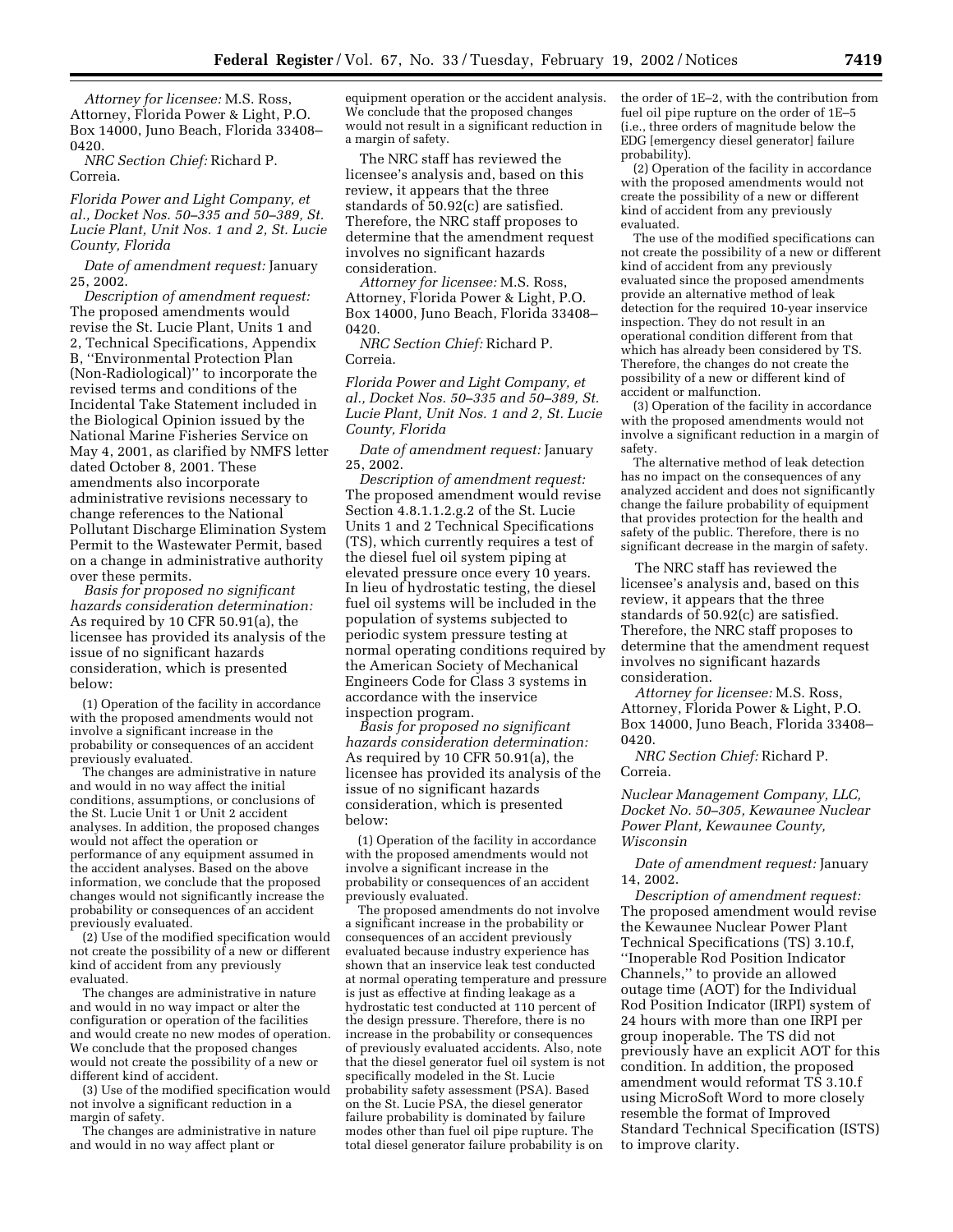*Basis for proposed no significant hazards consideration determination:* As required by 10 CFR 50.91(a), the licensee has provided its analysis of the issue of no significant hazards consideration, which is presented below:

1. Involve a significant increase in the probability or consequences of an accident previously evaluated.

The format changes are administrative in nature and therefore have no effect on the probability or consequences of an accident. The Individual Rod Position Indicator (IRPI) System is not an accident initiator. Therefore, any change to the system would not effect the probability of an accident previously evaluated. The risk of core damage/release of radioactivity would not increase with the other reactor condition monitors still functional along with the plant mode remaining the same.

The proposed changes provide more time to troubleshoot and restore the system, which would keep the reactor in a steady state condition, rather than to challenge the plant with a reduction in power. The addition of hourly reactor temperature checks as well as placing the rod controls to manual are added to temporarily increase the surveillance on the reactor due to loss of the IRPI system during the IRPI AOT. Since IRPI's are not an accident initiator and compensatory measures have been added to ensure rod position is known incase one or more IRPIs are inoperable, this amendment does not involve an increase in the probability or consequences of an accident previously evaluated.

2. Create the possibility of a new or different kind of accident from any accident previously evaluated.

The format changes are administrative in nature and therefore have no effect on the probability or consequences of a new or different kind of accident from any accident previously evaluated. The primary function of the IRPI system is to monitor the position of each rod and send that information to the control room. A failure of this system will not result in an accident.

The proposed changes do not involve a change to the physical plant or operations. Operations currently monitors power tilt, excore detectors, thermocouples, and rod movement when IRPIs become inoperable. The extra surveillance requirements added by the ISTS for the AOT are there to cover the loss of information when the IRPIs are OOS. The change to 24 hours for troubleshooting when more than one IRPI channel per group is inoperable would therefore not create the possibility of a new or different kind of accident from any accident previously evaluated.

3. Involve a significant reduction in the margin of safety.

The format changes are administrative in nature and therefore are not involved in a significant reduction in the margin of safety. Margin of safety relates to actual rod position in relation to each other. This margin is controlled by rod misalignment requirements. The IRPIs provide indication of that position which the operators have

other means of determining should the need arise. The implementation of this proposed amendment ensures continued close monitoring of rod position but also adds hourly documentation of the reactor coolant temperature requirement as well. The proposed change provides more time to troubleshoot and restore the system, which would keep the reactor in a steady state condition, rather than to challenge the plant with a reduction in power. Therefore, NMC concludes that there is not a significant reduction in the margin of safety.

The NRC staff has reviewed the licensee's analysis and, based on this review, it appears that the three standards of 10 CFR 50.92(c) are satisfied. Therefore, the NRC staff proposes to determine that the amendment request involves no significant hazards consideration.

*Attorney for licensee:* Bradley D. Jackson, Esq., Foley and Lardner, P.O. Box 1497, Madison, WI 53701–1497.

*NRC Section Chief:* William D. Reckley, Acting Section Chief.

*Nuclear Management Company, LLC, Docket No. 50–255, Palisades Plant, Van Buren County, Michigan*

*Date of amendment request:* January 28, 2002.

*Description of amendment request:* The proposed amendment would revise the Core Operating Limits Report (COLR) analytical methods referenced in Technical Specification (TS) 5.6.5.b. Specifically, the changes would add references to two NRC-approved Framatome ANP, Inc., reports: (1) EMF– 2310(P)(A), Revision 0, ''SRP [Standard Review Plan] Chapter 15 Non-LOCA [loss-of-coolant accident] Methodology for Pressurized Water Reactors [PWRs],'' dated May 2001, and (2) EMF– 2328(P)(A), Revision 0, ''PWR Small Break LOCA Evaluation Model, S– RELAP5 Based,'' dated March 2001. Existing references in TS 5.6.5.b describing Exxon Nuclear Company's large-break LOCA evaluation model would be deleted.

*Basis for proposed no significant hazards consideration determination:* As required by 10 CFR 50.91(a), the licensee has provided its analysis of the issue of no significant hazards consideration, which is presented below:

Nuclear Management Company has evaluated whether or not a significant hazards consideration is involved with the proposed amendment by focusing on the three standards set forth in 10 CFR 50.92, ''Issuance of Amendment.'' The following evaluation supports the finding that operation of the facility in accordance with the proposed change would not:

1. Involve a significant increase in the probability or consequences of an accident previously evaluated.

The proposed license amendment removes a safety analysis methodology and adds two new safety analysis methodologies in TS 5.6.5.b. Accidents previously evaluated will be unaffected because they will continue to be analyzed using applicable methodologies approved by the Nuclear Regulatory Commission to ensure all required safety limits are met. The proposed amendment does not affect the acceptance criteria for loss-of-coolant accidents (LOCA) or non lossof-coolant accidents. As such, the proposed amendment does not increase the probability or consequences of an accident. The proposed amendment does not involve operation of the required structures, systems or components (SSCs) in a manner or configuration different from those previously recognized or evaluated.

Therefore, operation of the facility in accordance with the proposed amendment would not involve a significant increase in the probability or consequences of an accident previously evaluated.

2. Create the possibility of a new or different kind of accident from any accident previously evaluated.

The proposed amendment does not involve a physical alteration of any SSC or a change in the way any SSC is operated. The proposed amendment does not involve operation of any required SSCs in a manner or configuration different from those previously recognized or evaluated. No new failure mechanisms will be introduced by changes being requested.

Thus, this change does not create the possibility of a new or different kind of accident from any accident previously evaluated.

3. Involve a significant reduction in a margin of safety.

The proposed amendment does not, by itself, introduce a failure mechanism. The proposed amendment does not involve any physical changes to the plant or manner in which the plant was operated. The proposed changes do not affect the acceptance criteria for loss-of-coolant or non-loss-of-coolant accidents. All required safety limits will continue to be analyzed using methodologies approved by the Nuclear Regulatory Commission.

Therefore, the proposed amendment would not involve a significant reduction in a margin of safety.

The NRC staff has reviewed the licensee's analysis and, based on this review, it appears that the three standards of 10 CFR 50.92(c) are satisfied. Therefore, the NRC staff proposes to determine that the amendment request involves no significant hazards consideration.

*Attorney for licensee:* Arunas T. Udrys, Esquire, Consumers Energy Company, 212 West Michigan Avenue, Jackson, Michigan 49201.

*NRC Section Chief:* William D. Reckley (Acting).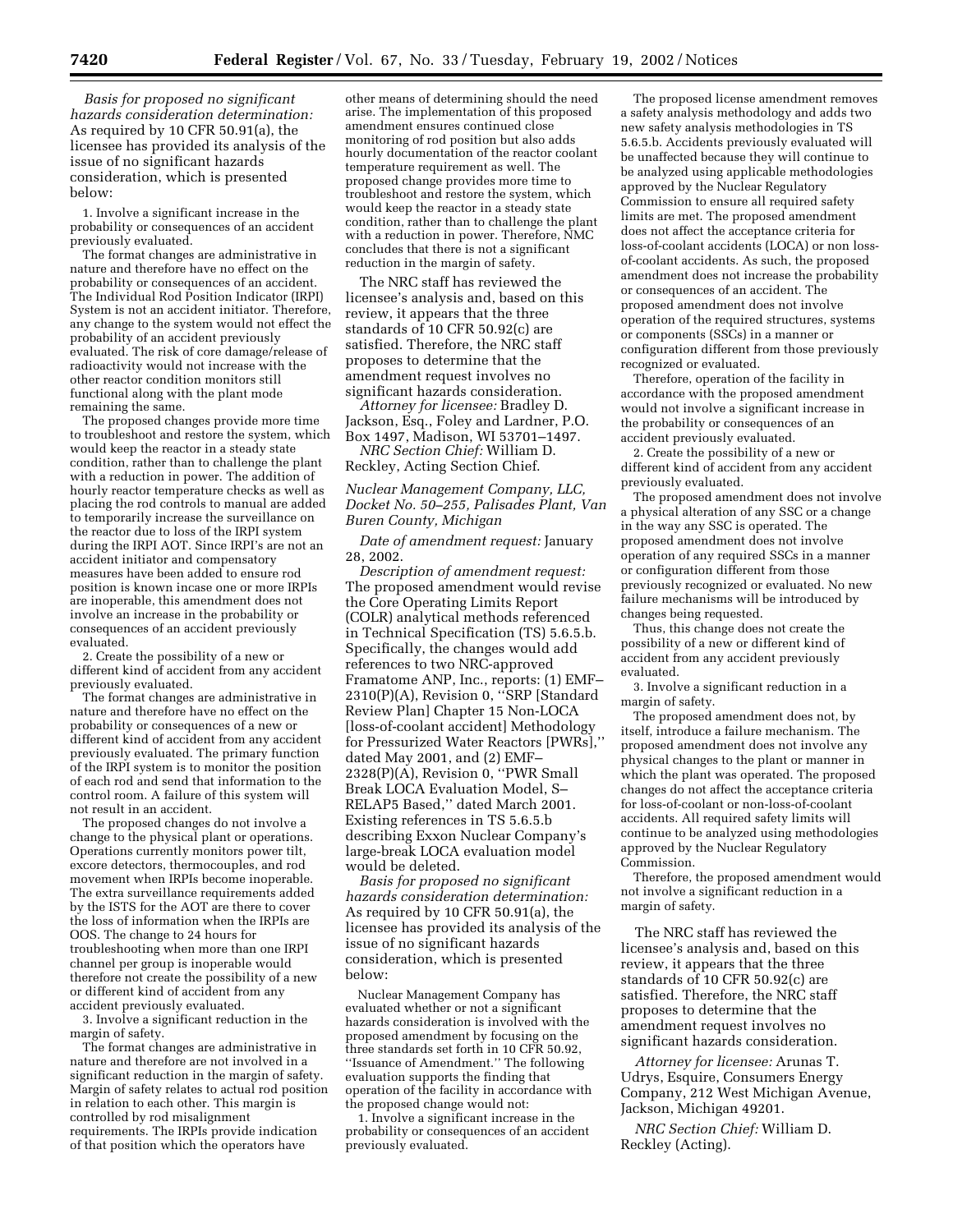*PSEG Nuclear LLC, Docket No. 50–354, Hope Creek Generating Station, Salem County, New Jersey*

*Date of amendment request:* January 4, 2002.

*Description of amendment request:* The proposed amendment would add Technical Specification (TS) 3/4.3.10, ''Mechanical Vacuum Pump Trip Instrumentation.''

*Basis for proposed no significant hazards consideration determination:* As required by 10 CFR 50.91(a), the licensee has provided its analysis of the issue of no significant hazards consideration. The NRC staff's review is presented below:

(1) Does the proposed change involve a significant increase in the probability or consequences of an accident previously evaluated?

No. The proposed amendment would add a new TS section for the instrumentation that provides the automatic tripping of the mechanical vacuum pumps when high radiation is detected in the main steamlines. The proposed change has no effect on any structures, systems, or components (SSCs) since the mechanical vacuum pump automatic trip function is already part of the existing plant design. The new TS requirements are being added because automatic tripping of the mechanical vacuum pumps is credited for mitigating the radiological consequences of a control rod drop accident (CRDA), and, as such, a TS LCO must be established to meet the requirements stated in 10 CFR 50.36(c)(2)(ii), Criterion 3. Since the proposed change only establishes TS requirements for an existing function, and there are no effects to any SSCs, there is no impact on the CRDA analysis. Therefore, the proposed change does not involve a significant increase in the probability or consequences of an accident previously evaluated.

(2) Does the proposed change create the possibility of a new or different kind of accident from any accident previously evaluated?

No. The proposed amendment does not change the design function or operation of any SSCs. Plant operation will not be affected by the proposed change and no new failure mechanisms, malfunctions, or accident initiators will be created. Therefore, the proposed change does not create the possibility of a new or different kind of accident from any previously evaluated.

(3) Does the proposed change involve a significant reduction in a margin of safety?

No. The proposed amendment only establishes TS requirements for an existing function and will not change any plant operating parameters. The licensee's submittal stated that the proposed change does not affect the radiological consequences for a CRDA. Therefore, the proposed change does not involve a significant reduction in a margin of safety.

Based on this review, it appears that the three standards of 10 CFR 50.92(c) are satisfied. Therefore, the NRC staff

proposes to determine that the amendment request involves no significant hazards consideration.

*Attorney for licensee:* Jeffrie J. Keenan, Esquire, Nuclear Business Unit—N21, P.O. Box 236, Hancocks Bridge, NJ 08038.

*NRC Section Chief:* James W. Clifford.

*Southern California Edison Company, et al., Docket Nos. 50–361 and 50–362, San Onofre Nuclear Generating Station, Units 2 and 3, San Diego County, California*

*Date of amendment requests:* March 21, 2001 as superseded by letter dated October 24, 2001.

*Description of amendment requests:* The proposed amendments would revise Technical Specification (TS) 5.5.2.12 pertaining to ventilation filter testing program (VFTP). Specifically, the proposed amendments would: (a) in TS 5.5.2.12 lead paragraph, and TS 5.5.2.12d, delete reference to Regulatory Guide (RG) 1.52 and American Society of Mechanical Engineers (ASME) N510– 1989; the testing frequency will continue to be in accordance with RG 1.52, Revision 2; (b) in TS 5.5.2.12a and TS 5.5.2.12b, refer to American National Standards Institute (ANSI) Code N510– 1975 instead of ASME N510–1989, and add a note to provide clarification regarding high energy particulate air (HEPA) filter qualification and testing methodology; and (c) in TS 5.5.2.12c, include specific temperature and relative humidity for laboratory testing of charcoal adsorber samples.

The October 24, 2001, submittal supercedes in its entirety the licensee's March 21, 2001, submittal which was previously noticed in the **Federal Register** on April 18, 2001.

*Basis for proposed no significant hazards consideration determination:* As required by 10 CFR 50.91(a), the licensee has provided its analysis of the issue of no significant hazards consideration, which is presented below:

(1) Will operation of the facility in accordance with this proposed change involve a significant increase in the probability or consequences of an accident previously evaluated?

*Response:* No.

The proposed change is to change the reference to ASME Code in subsection 5.5.2.12.a and 5.5.2.12.b from ASME N510– 1989 to ANSI N510–1975. Technical Specification (TS) 3.7.11, ''Control Room Emergency Air Cleanup System'' (CREACUS), Surveillance Requirement (SR) 3.7.11.2 and TS 3.7.14, ''Fuel Handling Building Post-Accident Cleanup Filter System'' (PACU), SR 3.7.14.2 requires CREACUS and PACU filter testing in accordance with the Ventilation Filter Testing Program (VFTP).

SONGS [San Onofre Nuclear Generating Station] TS 5.5.12.a, ''Ventilation Filter Testing Program,'' states that the in-place HEPA filter testing is performed in accordance with RG 1.52, Revision 2 and ASME N510–1989. The discrepancy arises because the HEPA filter testing method used at SONGS does not entirely meet the methodology which are delineated in ASME N510–1989. In particular, the CREACUS inplace HEPA filter testing uses a method (Alternate Shroud Test) which is no longer specified in ASME N510–1989. But this method is specified in ANSI N510–1975 and was used when the plant was licensed. In addition, the PACU in-place HEPA filter testing methodology which is employed at SONGS, has a downstream point location which differs from the location suggested in ASME N510–1989.

ANSI N510–1975, while providing a suggestion where downstream sample could be located, nevertheless does not provide a specific location. The test acceptance criteria are the same for methods cited in ANSI N510–1975 and ASME N510–1989. The method which is employed at SONGS provides more conservative results because the test is performed on individual HEPA filters, which ensures that each of the HEPA filters in the tested bank meets the acceptance criteria, as compared to the method suggested in ASME N510–1989.

The locations of the PACU HEPA downstream sample points are different from the locations suggested in ASME N510–1989, though they meet the requirements delineated in ANSI N510–1975. ANSI N510– 1975 requires that a single representative downstream sample point be established, if possible, at the location where adequate mixing may be achieved, or at a point downstream of a fan, or multiple downstream sampling points may be used (such as in the Alternate Shroud Technique used in the CREACUS system) if a single downstream sample point is not feasible.

Since the HEPA filters are tested to the same acceptance criteria, and the testing methodology is permitted by ANSI N510– 1975, to which the plant was licensed, it is concluded, that the proposed change will not involve a significant increase in the probability or consequences of an accident previously evaluated.

Section 5.5.2.12.c will be modified by specifying the temperature and relative humidity for laboratory testing of charcoal adsorber samples. This modification clarifies that samples shall be obtained in accordance with RG 1.52, Revision 2, and tested per methodology of ASTM D3803–1989, at 30'C and relative humidity of 70%. This clarification eliminates possible misinterpretation of the current wording.

The proposed change will also include Note 1 which clarifies the inplace testing of charcoal adsorbers and HEPA filters. Based on the provisions of section 10.4 of ASME N510–1989, this Note allows replacement of DOP [dioctyl phthalate] with a suitable alternate.

The proposed change also clarifies the statement of subsection 5.5.2.12.d. Pressure drop testing across combined HEPA filters, the prefilters, and the charcoal adsorbers is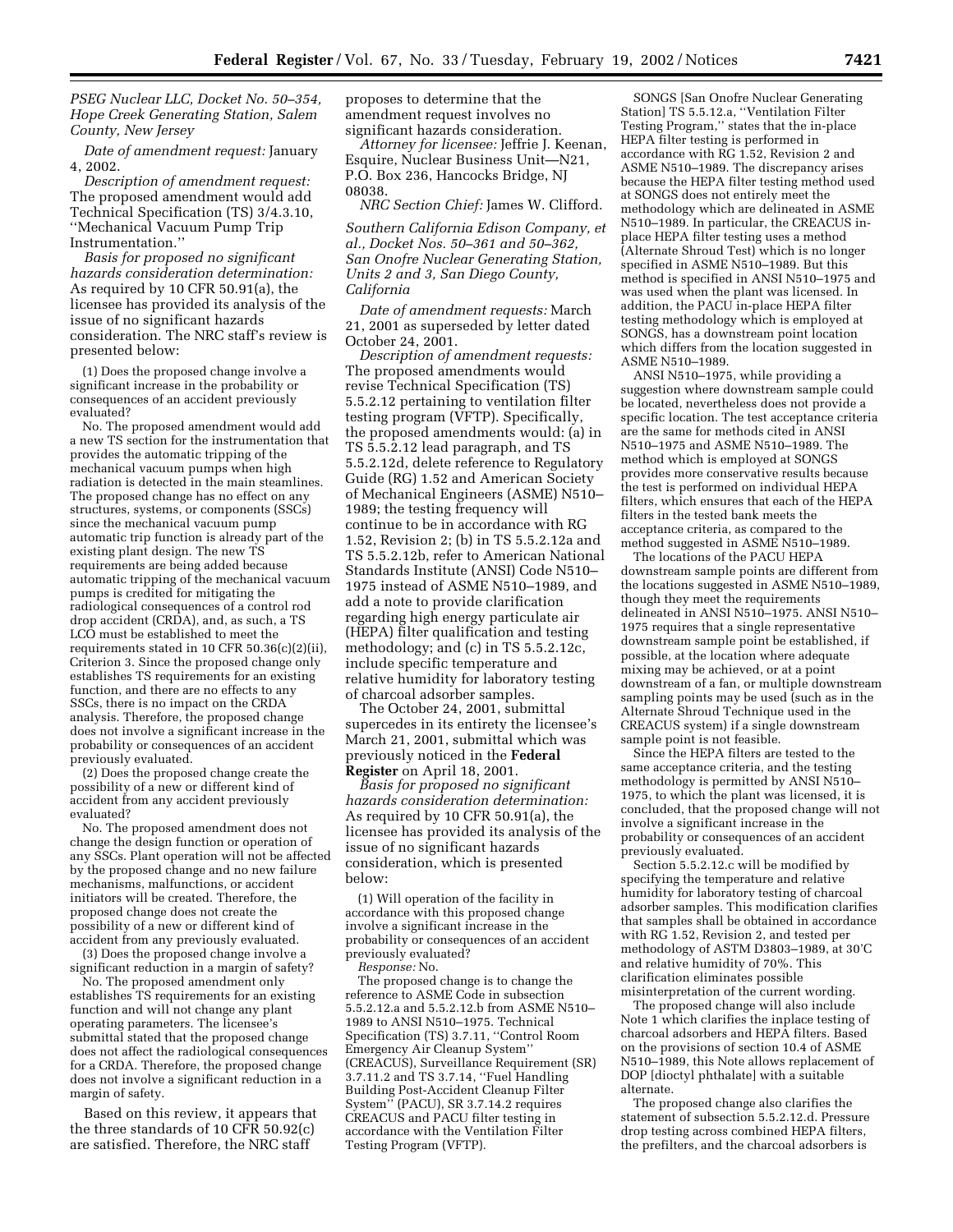industry-wide practice which is based on good engineering practice and operating experience. This change will not increase the probability or consequences of an accident previously evaluated.

Therefore, the probability or consequences of an accident previously evaluated will not be increased by operating the facility in accordance with this proposed change.

(2) Will operation of the facility in accordance with this proposed change create the possibility of a new or different kind of accident from any accident previously evaluated?

*Response:* No.

The proposed change does not change the design or configuration of the plant. The proposed change is to change the reference to ASME Code in subsection 5.5.2.12.a and 5.5.2.12.b from ASME N510–1989 to ANSI N510–1975 to reflect the standard used. Section 5.5.2.12.c will be modified by specifying the temperature and relative humidity for laboratory testing of charcoal adsorber samples. This is done for clarification purposes. Also, subsection 5.5.2.12.d will be changed by deleting the references to RG 1.52, Revision 2, and ASME N510–1989 regarding pressure drop test across HEPA filters. RG 1.52, Revision 2 and ASME N510–1989 do not require pressure drop test[ing] across HEPA filters.

Therefore, this proposed change will not create the possibility of a new or different kind of accident from any accident that has been previously evaluated.

(3) Will operation of the facility in accordance with this proposed change involve a significant reduction in a margin of safety?

*Response:* No.

The proposed change is to change the reference to ASME Code in subsections 5.5.2.12.a, and 5.5.2.12.b from ASME N510– 1989 to ASME N510–1975. The CREACUS units HEPA filters are currently tested to N510–1975. Although the test methodology is slightly different than that in N510–1989, the acceptance criteria are the same and the current methodology is conservative. Thus the current testing satisfies the acceptance criteria of  $N510-1989$ , even though the test method is different. Section 5.5.2.12.c will be clarified by specifying the temperature and relative humidity for laboratory testing of charcoal adsorber samples.

The current methodology for HEPA filter testing will not change as a result of the proposed change. Also, deletion of references to RG 1.52, Revision 2 and ASME N510–1989 from subsection 5.5.2.12.d clarifies this section because these standards do not require HEPA filters pressure drop test. Consequently, there is no change to the design or operation of the plant as a result of this change.

Therefore, the operation of the facility in accordance with this proposed change will not involve a significant reduction in a margin of safety.

The NRC staff has reviewed the licensee's analysis and, based on this review, it appears that the three standards of 10 CFR 50.92(c) are satisfied. Therefore, the NRC staff

proposes to determine that the amendment request involves no significant hazards consideration.

*Attorney for licensee:* Douglas K. Porter, Esquire, Southern California Edison Company, 2244 Walnut Grove Avenue, Rosemead, California 91770. *NRC Section Chief:* Stephen Dembek.

### **Notice of Issuance of Amendments to Facility Operating Licenses**

During the period since publication of the last biweekly notice, the Commission has issued the following amendments. The Commission has determined for each of these amendments that the application complies with the standards and requirements of the Atomic Energy Act of 1954, as amended (the Act), and the Commission's rules and regulations. The Commission has made appropriate findings as required by the Act and the Commission's rules and regulations in 10 CFR Chapter I, which are set forth in the license amendment.

Notice of Consideration of Issuance of Amendment to Facility Operating License, Proposed No Significant Hazards Consideration Determination, and Opportunity for A Hearing in connection with these actions was published in the **Federal Register** as indicated.

Unless otherwise indicated, the Commission has determined that these amendments satisfy the criteria for categorical exclusion in accordance with 10 CFR 51.22. Therefore, pursuant to 10 CFR 51.22(b), no environmental impact statement or environmental assessment need be prepared for these amendments. If the Commission has prepared an environmental assessment under the special circumstances provision in 10 CFR 51.12(b) and has made a determination based on that assessment, it is so indicated.

For further details with respect to the action see (1) the applications for amendment, (2) the amendment, and (3) the Commission's related letter, Safety Evaluation and/or Environmental Assessment as indicated. All of these items are available for public inspection at the Commission's Public Document Room, located at One White Flint North, 11555 Rockville Pike (first floor), Rockville, Maryland. Publicly available records will be accessible from the Agencywide Documents Access and Management Systems (ADAMS) Public Electronic Reading Room on the Internet at the NRC Web site, *http:// www.nrc.gov/reading-rm/adams.html.* If you do not have access to ADAMS or if there are problems in accessing the documents located in ADAMS, contact the NRC Public Document Room (PDR)

Reference staff at 1–800–397–4209, 301– 415–4737 or by e-mail to *pdr@nrc.gov.*

*AmerGen Energy Company, LLC, et al., Docket No. 50–219, Oyster Creek Nuclear Generating Station, Ocean County, New Jersey*

*Date of application for amendment:* April 4, 2001, as supplemented on October 12, November 28, November 30, December 7, and December 20, 2001.

*Brief description of amendment:* The amendment deletes Technical Specifications (TSs) 5.3.1.B and 5.3.1.C. These TSs restricted the handling of heavy loads over irradiated fuel stored in the spent fuel pool. The basis for deleting these TSs is the upgrade of the reactor building crane and associated handling systems to a single-failure proof system.

*Date of Issuance:* January 23, 2002. *Effective date:* January 23, 2002, and shall be implemented within 60 days of

issuance. *Amendment No.:* 223.

*Facility Operating License No. DPR– 16:* Amendment revised the Technical Specifications.

*Date of initial notice in Federal Register:* November 28, 2001 (66 FR 31702).

The supplemental letters dated October 12, November 28, November 30, December 7, and December 20, 2001, provided clarifying information within the scope of the original application and did not change the NRC staff's initial proposed no significant hazards consideration determination.

The Commission's related evaluation of this amendment is contained in a Safety Evaluation dated January 23, 2002.

No significant hazards consideration comments received: No.

*AmerGen Energy Company, LLC, et al., Docket No. 50–219, Oyster Creek Nuclear Generating Station, Ocean County, New Jersey*

*Date of application for amendment:* July 9, 2001.

*Brief description of amendment:* The amendment incorporated changes to the Technical Specifications (TSs) to provide consistency with the changes to 10 CFR 50.59, ''Changes tests, and experiments,'' as published in the **Federal Register** (FR) (64 FR 53582), dated October 4, 1999. Specifically, the changes replace the term ''safety evaluation'' with ''10 CFR 50.59 evaluation'' and ''unreviewed safety question'' with ''requires NRC approval pursuant to 10 CFR 50.59.''

*Date of Issuance:* January 28, 2002. *Effective date:* January 28, 2002, and shall be implemented within 60 days of issuance.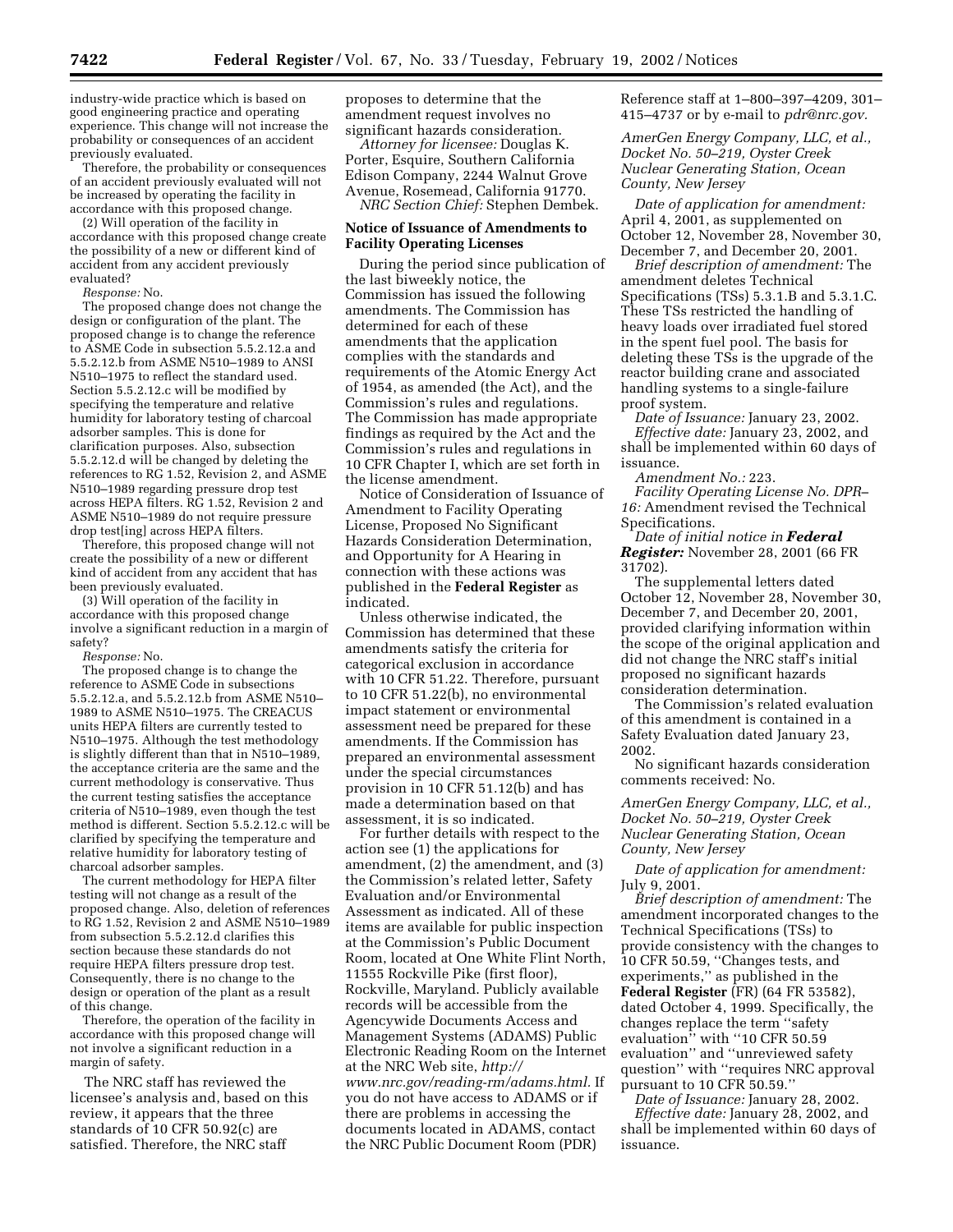*Amendment No.:* 224.

*Facility Operating License No. DPR– 16:* Amendment revised the Technical Specifications.

*Date of initial notice in Federal Register:* August 22, 2001 (66 FR 44162).

The Commission's related evaluation of this amendment is contained in a Safety Evaluation dated January 28, 2002.

No significant hazards consideration comments received: No.

*Arizona Public Service Company, et al., Docket Nos. STN 50–528, STN 50– 529, and STN 50–530, Palo Verde Nuclear Generating Station, Units Nos. 1, 2, and 3, Maricopa County, Arizona*

*Date of application for amendments:* April 4, 2001.

*Brief description of amendments:* The amendments revise Technical Specifications (TSs) 3.3.12 and 3.9.2 and associated bases pages to (1) clarify operability requirements for the boron dilution alarm system (BDAS) by adding Mode 6 applicability to TS 3.3.12, (2) ensure appropriate operator action when the BDAS is declared inoperable by adding a note to TS 3.9.2 and (3) delete Action 3.9.2.B.2.

*Date of issuance:* January 29, 2002. *Effective date:* January 29, 2002, and shall be implemented within 45 days of the date of issuance.

*Amendment Nos.:* Unit 1—138, Unit 2—138, Unit 3—138.

*Facility Operating License Nos. NPF– 41, NPF–51, and NPF–74:* The amendments revised the Technical Specifications.

*Date of initial notice in* **Federal Register:** May 2, 2001 (66 FR 22024). The Commission's related evaluation of the amendments is contained in a Safety Evaluation dated January 29, 2002.

No significant hazards consideration comments received: No.

# *Carolina Power & Light Company, et al., Docket No. 50–400, Shearon Harris Nuclear Power Plant, Unit 1, Wake and Chatham Counties, North Carolina*

*Date of application for amendment:* May 7, 2001, as supplemented June 29, 2001.

*Brief description of amendment:* The amendment revises Technical Specification (TS) 3.4.3 and the associated Surveillance Requirement (SR) to eliminate the pressurizer water volume value in the specification and change ''volume'' to ''level'' in TS 3.4.3, SR 4.4.3, and the associated Bases.

*Date of issuance:* February 5, 2002. *Effective date:* February 5, 2002. *Amendment No.* 109.

*Facility Operating License No. NPF– 63.* Amendment revises the Technical Specifications.

*Date of initial notice in* **Federal Register:** July 25, 2001 (66 FR 38760).

The Commission's related evaluation of the amendment is contained in a Safety Evaluation dated February 5, 2002.

No significant hazards consideration comments received: No.

*Detroit Edison Company, Docket No. 50–341, Fermi 2, Monroe County, Michigan*

*Date of application for amendment:* November 11, 2001.

*Brief description of amendment:* The amendment revises Technical Specification Surveillance Requirement (SR) 3.0.3 to allow a longer period of time before entering a limiting condition for operation in the event of a missed surveillance. The time is extended from the current limit of "\* \* \* up to 24 hours or up to the limit of the specified Frequency, whichever is less" to "\* \* up to 24 hours or up to the limit of the specified Frequency, whichever is greater.'' In addition, the following requirement is added to SR 3.0.3: ''A risk evaluation shall be performed for any Surveillance delayed greater than 24 hours and the risk impact shall be managed.''

*Date of issuance:* January 25, 2002. *Effective date:* As of the date of issuance and shall be implemented within 60 days.

*Amendment No.:* 145.

*Facility Operating License No. NPF– 43:* Amendment revises the Technical Specifications.

*Date of initial notice in* **Federal Register:** December 12, 2001 (66 FR 64289).

The Commission's related evaluation of the amendment is contained in a Safety Evaluation dated January 25, 2002.

No significant hazards consideration comments received: No.

*Dominion Nuclear Connecticut, Inc., Docket No. 50–336, Millstone Nuclear Power Station, Unit No. 2, New London County, Connecticut*

*Date of application for amendment:* April 26, 2001.

*Brief description of amendment:* The amendment approves a change to the Technical Specifications (TSs) and Bases related to reactor coolant pump flywheel inspection requirements and reactor coolant system structural integrity. The changes add Section 6.22, ''Reactor Coolant Pump Flywheel Inspection Program'' to the TSs and relocate the requirements of TS 3/4.4.10, ''Reactor Coolant System, Structural Integrity'' to the Technical Requirements Manual.

*Date of issuance:* February 1, 2002. Effective date: As of the date of issuance and shall be implemented within 60 days from the date of issuance.

*Amendment No.:* 264.

*Facility Operating License No. DPR– 65:* Amendment revised the Technical Specifications.

*Date of initial notice in* **Federal Register:** May 30, 2001 (66 FR 29351).

The Commission's related evaluation of the amendment is contained in a Safety Evaluation dated February 1, 2002.

No significant hazards consideration comments received: No.

*Duke Energy Corporation, Docket Nos. 50–369 and 50–370, McGuire Nuclear Station (MNS), Units 1 and 2, Mecklenburg County, North Carolina*

*Date of application for amendments:* March 22, 2001, as supplemented by letter dated October 11, 2001.

*Brief description of amendments:* The amendments revised the current MNS Technical Specifications (TS) surveillance requirement (SR) for the methodology and frequency for the chemical analyses of the ice condenser ice bed. Also, these amendments add a new TS SR to address sampling requirements for ice additions to the ice bed. In addition, the amendments revise the current MNS TS acceptance criteria and surveillance frequency for the inspection of ice condenser ice basket flow channel areas.

*Date of issuance:* February 1, 2002. *Effective date:* As of the date of issuance and shall be implemented within 60 days from the date of issuance.

*Amendment Nos.:* 201 and 182. *Facility Operating License Nos. NPF– 9 and NPF–17:* Amendments revised the Technical Specifications.

*Date of initial notice in Federal Register:* July 11, 2001 (66 FR 36339).

The supplement dated October 11, 2001, provided clarifying information that did not change the scope of the March 22, 2001, application nor the initial proposed no significant hazards consideration determination.

The Commission's related evaluation of the amendments is contained in a Safety Evaluation dated February 1, 2002.

No significant hazards consideration comments received: No.

*Entergy Nuclear Operations, Docket No. 50–247, Indian Point Nuclear Generating Unit No. 2, Westchester County, New York*

*Date of application for amendment:* September 20, 2001.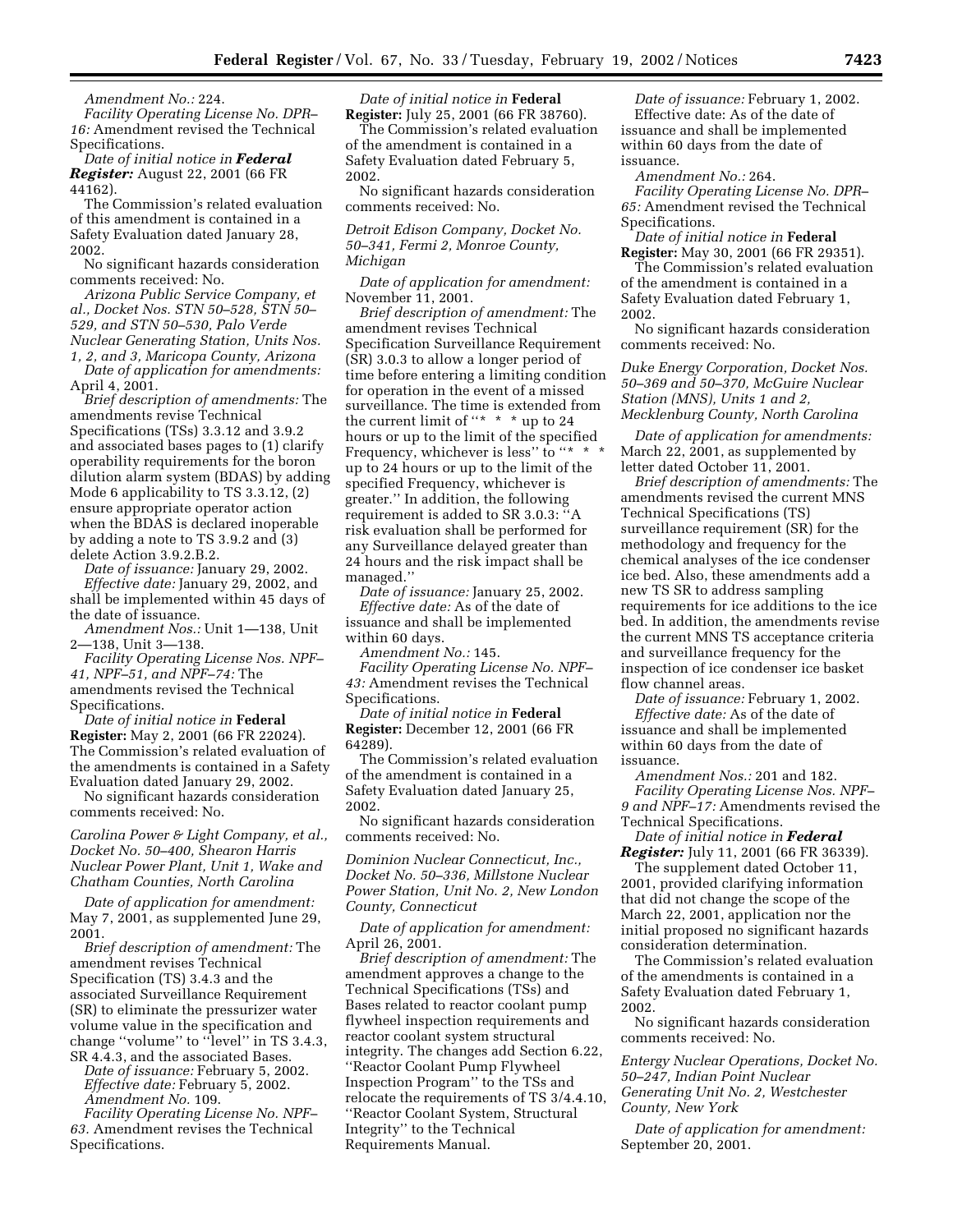*Brief description of amendment:* The amendment revised Technical Specification Section 6.8.4.a to delete the requirements to have a program to obtain and analyze samples of reactor coolant and containment atmosphere under accident conditions (post accident sampling system).

*Date of issuance:* January 30, 2002.

*Effective date:* As of the date of issuance to be implemented within 60 days.

*Amendment No.:* 222.

*Facility Operating License No. DPR– 26:* Amendment revised the Technical Specifications.

*Date of initial notice in Federal Register:* October 31, 2001 (66 FR 55013).

The Commission's related evaluation of the amendment is contained in a Safety Evaluation dated January 30, 2002.

No significant hazards consideration comments received: No.

*Entergy Nuclear Operations, Inc., Docket No. 50–286, Indian Point Nuclear Generating Unit No. 3, Westchester County, New York*

*Date of application for amendment:* October 23, 2001.

*Brief description of amendment:* The amendment deletes Technical Specification 5.5.3, ''Post Accident Sampling'' and thereby eliminates the requirements to have and maintain the Post Accident Sampling System.

*Date of issuance:* February 6, 2002.

*Effective date:* As of the date of issuance to be implemented within 90 days.

*Amendment No.:* 210.

*Facility Operating License No. DPR– 64:* Amendment revised the Technical Specifications.

*Date of initial notice in Federal Register:* December 12, 2001 (66 FR 64293).

The Commission's related evaluation of the amendment is contained in a Safety Evaluation dated February 6, 2002.

No significant hazards consideration comments received: No.

*Exelon Generation Company, LLC, Docket Nos. 50–373 and 50–374, LaSalle County Station, Units 1 and 2, LaSalle County, Illinois*

*Date of application for amendments:* February 20, 2001, as supplemented by letters dated July 13, 2001, and December 28, 2001.

*Brief description of amendments:* The amendments change the Technical Specifications (TS) Section 3.8.1, ''A.C. Sources-Operating,'' to extend to 14 days the allowable completion time for

the required actions associated with restoration of an inoperable Division 1 or Division 2 Emergency Diesel Generator. In addition, the amendments change the TS completion time period associated with discovery of failure to meet TS limiting condition of operation 3.8.1 from 10 days to 17 days.

*Date of issuance:* January 30, 2002.

*Effective date:* As of the date of issuance and shall be implemented within 60 days.

*Amendment Nos.:* 150 and 136. *Facility Operating License Nos. NPF– 11 and NPF–18:* The amendments revised the Technical Specifications.

*Date of initial notice in Federal*

*Register:* March 21, 2001 (66 FR 15925).

The supplemental letter contained clarifying information and did not change the initial no significant hazards consideration determination and did not expand the scope of the original **Federal Register** notice.

The Commission's related evaluation of the amendments is contained in a Safety Evaluation dated January 30, 2002.

No significant hazards consideration comments received: No.

*Exelon Generation Company, Docket No. 50–352, Limerick Generating Station, Unit 1, Montgomery County, Pennsylvania*

*Date of application for amendment:* September 14, 2001.

*Brief description of amendment:* The amendment revises Technical Specification (TS) Figure 3.4.6.1–1, ''Minimum Reactor Vessel Metal Temperature vs. Reactor Vessel Pressure,'' to extend the use of the reactor pressure vessel (RPV) pressuretemperature limit curves for one additional fuel cycle and approves a modification to the TS Table 4.4.6.1.3– 1, ''Reactor Vessel Surveillance Program—Withdrawal Schedule,'' RPV surveillance capsule withdrawal schedule.

*Date of issuance:* January 30, 2002. *Effective date:* As of the date of issuance, and shall be implemented within 30 days.

*Amendment No.:* 155.

*Facility Operating License No. NPF– 39:* This amendment revised the TS.

*Date of initial notice in Federal Register:* November 28, 2001 (66 FR 59506).

The Commission's related evaluation of the amendment is contained in a Safety Evaluation dated January 30, 2002.

No significant hazards consideration comments received: No.

*FirstEnergy Nuclear Operating Company, et al., Docket Nos. 50–334 and 50–412, Beaver Valley Power Station, Unit Nos. 1 and 2, Beaver County, Pennsylvania*

*Date of application for amendments:* March 28, 2001, as supplemented May 1, 2001, and June 13, 2001.

*Brief description of amendments:* These amendments relocate certain Beaver Valley technical specifications (TSs) to the Licensing Requirements Manual and the Offsite Dosage Calculation Manual. The major change proposed in this request involves the application of the TS screening criteria of 10 CFR 50.36.

*Date of issuance:* January 24, 2002. *Effective date:* As of date of issuance and shall be implemented within 120 days.

*Amendment Nos.:* 246 and 124. *Facility Operating License Nos. DPR– 66 and NPF–73:* Amendments revised the Technical Specifications.

*Date of initial notice in Federal Register:* June 20, 2001 (66 FR 33111).

The May 1 and June 13, 2001, letters provided clarifying information that did not change the initial proposed no significant hazards consideration determination or expand the scope of the initial **Federal Register** notice. The Commission's related evaluation of the amendments is contained in a Safety Evaluation dated January 24, 2002.

No significant hazards consideration comments received: No.

*FirstEnergy Nuclear Operating Company, et al., Docket Nos. 50–334 and 50–412, Beaver Valley Power Station, Unit Nos. 1 and 2, Beaver County, Pennsylvania*

*Date of application for amendments:* October 29, 2001, as supplemented December 17, 2001.

*Brief description of amendments:* These amendments revised Technical Specification Section 3.9.3 to reduce the minimum decay time required prior to fuel movement from 150 hours to 100 hours.

*Date of issuance:* January 29, 2002. *Effective date:* Upon issuance and shall be implemented within 60 days.

*Amendment Nos.:* 247 and 126. *Facility Operating License Nos. DPR–*

*66 and NPF–73:* Amendments revised the Technical Specifications.

*Date of initial notice in Federal Register:* December 26, 2001 (66 FR 66465). The December 17, 2001, letter provided clarifying information that did not change the initial proposed no significant hazards consideration determination or expand the application beyond the scope of the original **Federal Register** notice.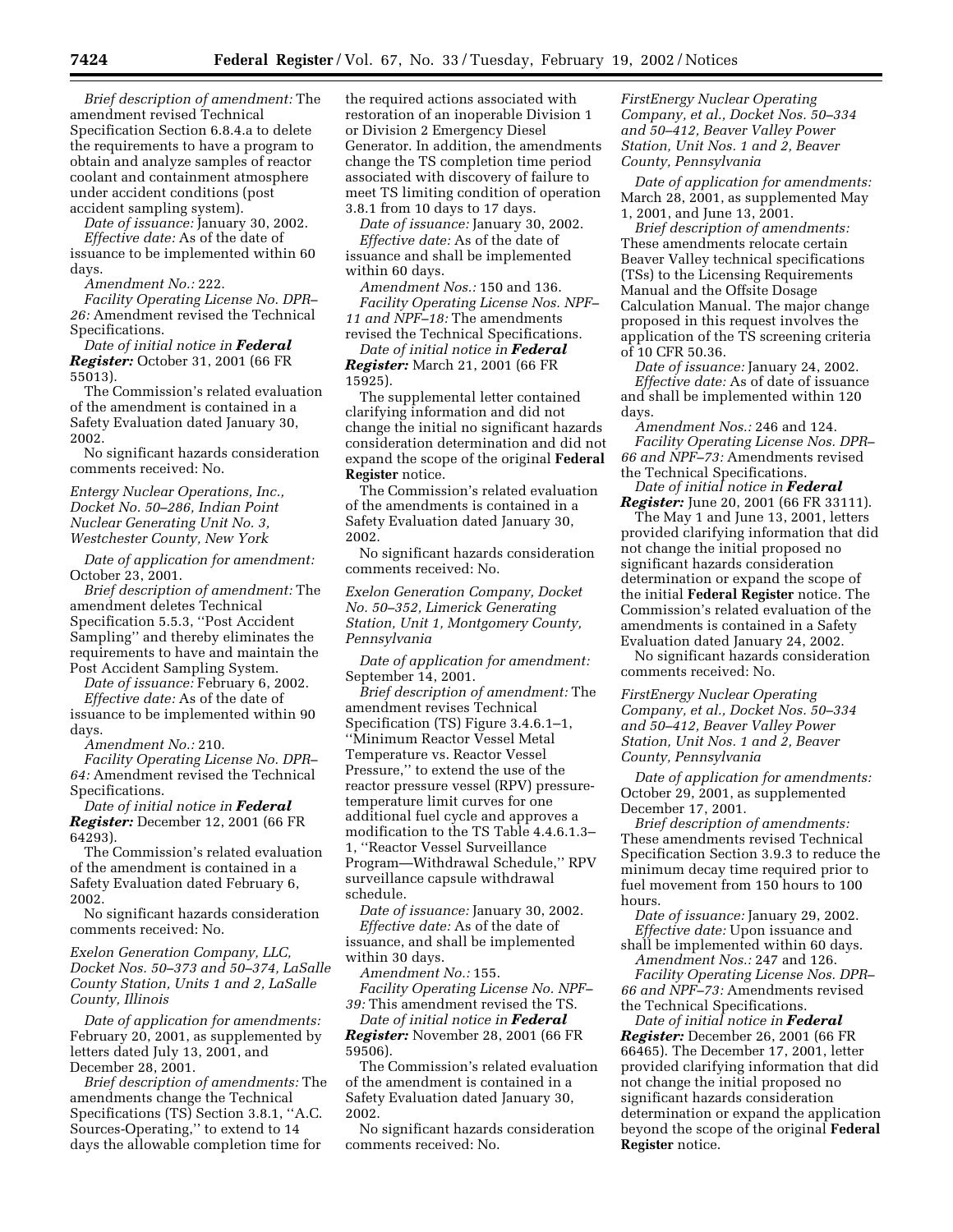The Commission's related evaluation of the amendments is contained in a Safety Evaluation dated January 29, 2002.

No significant hazards consideration comments received: No.

*FirstEnergy Nuclear Operating Company, et al., Docket Nos. 50–334 and 50–412, Beaver Valley Power Station, Unit Nos. 1 and 2, Beaver County, Pennsylvania*

*Date of application for amendments:* January 18, 2001, as supplemented by letters dated February 20, June 9, June 26, June 29, October 31, and December 19, 2001.

*Brief description of amendments:* The amendments changed the technical specifications associated with modifying the maximum power levels permissible with inoperable main steam safety valves.

*Date of issuance:* January 29, 2002. *Effective date:* Effective as of the date of issuance and shall be implemented

within 60 days. *Amendment Nos.:* 248 and 127. *Facility Operating License Nos. DPR– 66 and NPF–73:* Amendments revised

the Technical Specifications. *Date of initial notice in Federal Register:* July 27, 2001 (66 FR 39211).

The February 20, June 9, June 26, June 29, October 31, and December 19, 2001, letters provided clarifying information that did not change the initial proposed no significant hazards consideration determination or expand the amendment beyond the scope of the original notice.

The Commission's related evaluation of the amendments is contained in a Safety Evaluation dated January 29, 2002.

No significant hazards consideration comments received: No.

*FirstEnergy Nuclear Operating Company, et al., Docket No. 50–412, Beaver Valley Power Station, Unit No. 2 (BVPS–2), Beaver County, Pennsylvania*

*Date of application for amendment:* July 25, 2001.

*Brief description of amendment:* The amendment approved increases to the BVPS–2 Technical Specification boron concentration limits for the refueling water storage tank, accumulators, and the reactor coolant system/refueling canal during Mode 6.

*Date of issuance:* January 28, 2002. *Effective date:* As of date of issuance and shall be implemented within 60 days.

*Amendment No:* 125.

*Facility Operating License No. NPF– 73.* Amendment revised the Technical Specifications.

*Date of initial notice in Federal Register:* October 3, 2001 (66 FR 50468).

The Commission's related evaluation of the amendment is contained in a Safety Evaluation dated January 28, 2002.

No significant hazards consideration comments received: No.

*Florida Power Corporation, et al., Docket No. 50–302, Crystal River Unit No. 3 Nuclear Generating Plant, Citrus County, Florida*

*Date of application for amendment:* February 21, 2001, as supplemented April 26, 2001.

*Brief description of amendment:* The amendment revised the Improved Technical Specification 3.3.8, to clarify actions to be taken in the event that one or more channels of the loss of voltage or degraded voltage Emergency Diesel Generator start functions become inoperable.

*Date of issuance:* January 29, 2002. *Effective date:* As of the date of issuance and shall be implemented within 60 days of issuance.

*Amendment No.:* 202.

*Facility Operating License No. DPR– 72:* Amendment revised the Technical Specifications.

*Date of initial notice in Federal Register:* March 21, 2001 (66 FR 15925). The supplemental letter provided clarifying information that did not change the initial proposed no significant hazards consideration determination.

The Commission's related evaluation of the amendment is contained in a Safety Evaluation dated January 29, 2002.

No significant hazards consideration comments received: No.

*Florida Power and Light Company, Docket Nos. 50–250 and 50–251, Turkey Point Plant, Units 3 and 4, Miami-Dade County, Florida*

*Date of application for amendments:* October 17, 2001.

*Brief description of amendments:* The amendments revised Technical Specification 6.8.4.h, to allow a onetime change in the containment integrated leakage rate test interval from the required 10 years to a test interval of 15 years.

*Date of issuance:* January 29, 2002. *Effective date:* As of the date of issuance and shall be implemented within 60 days of issuance.

*Amendment Nos:* 218 and 212. *Facility Operating License Nos.DPR– 31 and DPR–41:* Amendments revised the Technical Specifications.

*Date of initial notice in Federal Register:* November 28, 2001 (66 FR 59507).

The Commission's related evaluation of the amendments is contained in a Safety Evaluation dated January 29, 2002.

No significant hazards consideration comments received: No.

*Indiana Michigan Power Company, Docket Nos. 50–315 and 50–316, Donald C. Cook Nuclear Plant, Units 1 and 2, Berrien County, Michigan*

*Date of application for amendments:* July 17, 2001.

*Brief description of amendments:* The amendments revise Technical Specification 4.0.3 and its associated Bases to provide for a delay period in which to perform a surveillance which has been discovered not to have been performed within its specified frequency.

*Date of issuance:* January 28, 2002. *Effective date:* As of the date of issuance and shall be implemented within 30 days.

*Amendment Nos.:* 263 and 245. *Facility Operating License Nos. DPR– 58 and DPR–74:* Amendments revised the Technical Specifications.

*Date of initial notice in Federal Register:* August 22, 2001 (66 FR 44175).

The Commission's related evaluation of the amendments is contained in a Safety Evaluation dated January 28, 2002.

*No significant hazards consideration comments received:* No.

*Indiana Michigan Power Company, Docket Nos. 50–315 and 50–316, Donald C. Cook Nuclear Plant, Units 1 and 2, Berrien County, Michigan*

*Date of application for amendments:* August 7, 2001.

Brief description of amendments: The amendments would create Technical Specification (TS) 3.0.6 and associated bases to allow equipment that was removed from service or declared inoperable to be returned to service under administrative controls solely to perform the testing required to demonstrate its operability or the operability of other equipment.

*Date of issuance:* February 1, 2002. *Effective date:* As of the date of issuance and shall be implemented within 30 days.

*Amendment Nos.:* 264 and 246. *Facility Operating License Nos. DPR– 58 and DPR–74:* Amendments revised the Technical Specifications.

*Date of initial notice in Federal Register:* November 28, 2001 (66 FR 59508).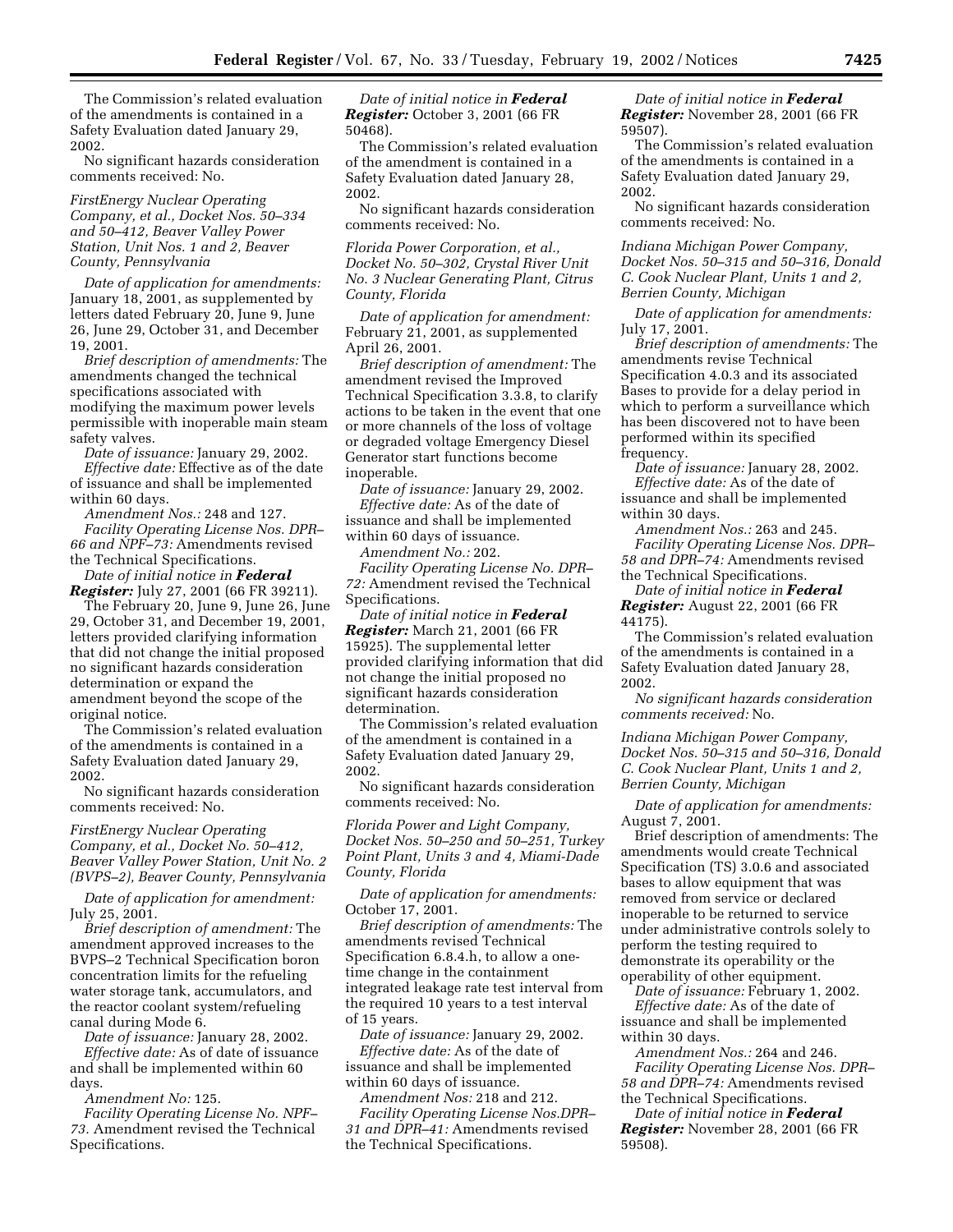The Commission's related evaluation of the amendments is contained in a Safety Evaluation dated February 1, 2002.

*No significant hazards consideration comments received:* No.

*Maine Yankee Atomic Power Company, Docket No. 50–309, Maine Yankee Atomic Power Station, Lincoln County, Maine*

*Date of application for amendment:* April 11, 2001.

*Brief description of amendment:* The proposed change would revise Technical Specifications 4.2, Fuel Storage, and 5.6.5, Spent Fuel Pool Water Chemistry Program, by adding applicability statements that specify that these specifications apply only when irradiated fuel is stored in the spent fuel storage pool. These changes are being made to facilitate dismantlement of the spent fuel storage pool upon removal of the last irradiated fuel assembly from the spent fuel storage pool to the onsite independent spent fuel storage installation (ISFSI).

*Date of issuance:* February 6, 2002. *Effective date:* As of the date of issuance to be implemented within 30 days from the date of issuance.

*Amendment No.:* 166.

*Facility Operating License No. DPR– 36:* The amendment revised the Technical Specifications.

*Date of initial notice in Federal Register:* August 8, 2001 (66 FR 41623).

The Commission's related evaluation of the amendment is contained in a Safety Evaluation dated February 6, 2002.

*No significant hazards consideration comments received:* No.

*Nuclear Management Company, LLC, Docket Nos. 50–266 and 50–301, Point Beach Nuclear Plant, Units 1 and 2, Town of Two Creeks, Manitowoc County, Wisconsin*

*Date of application for amendments:* November 19, 2001.

*Brief description of amendments:* The amendment changes Surveillance Requirement (SR) 3.0.3 to allow a longer period of time before entering a Limiting Condition of Operations in the event of a missed surveillance. The time is extended from the current limit of ''\* \* \* up to 24 hours or up to the limit of the specified Frequency, whichever is less" to " \* \* \* up to 24 hours or up to the limit of the specified Frequency, whichever is greater.'' In addition, the following requirement is added to SR 3.0.3: ''A risk evaluation shall be performed for any Surveillance delayed greater than 24 hours and the risk impact shall be managed.''

*Date of issuance:* January 28, 2002. *Effective date:* As of the date of issuance and shall be implemented within 45 days.

*Amendment Nos.:* 202 and 207. *Facility Operating License Nos. DPR– 24 and DPR–27:* Amendments revised the Technical Specifications.

*Date of initial notice in Federal Register:* November 28, 2001 (66 FR 59510).

The Commission's related evaluation of the amendments is contained in a Safety Evaluation dated January 28, 2002.

*No significant hazards consideration comments received:* No.

*PPL Susquehanna, LLC, Docket No. 50– 387, Susquehanna Steam Electric Station, Unit 1, Luzerne County, Pennsylvania*

*Date of application for amendment:* May 31, 2001, as supplemented December 5, 2001.

*Brief description of amendment:* The amendment revised the minimum critical power ratio safety limits.

*Date of issuance:* January 31, 2002. *Effective date:* As of date of issuance and shall be implemented upon startup following the Unit 1 twelfth refueling and inspection outage.

*Amendment No.:* 199.

*Facility Operating License No. NPF– 14:* This amendment revised the Technical Specifications.

*Date of initial notice in Federal Register:* September 5, 2001 (66 FR 46480). The supplemental letter provided additional information but did not change the initial no significant hazards consideration determination or expand the amendment beyond the scope of the initial notice.

The Commission's related evaluation of the amendment is contained in a Safety Evaluation dated January 31, 2002.

*No significant hazards consideration comments received:* No.

*PPL Susquehanna, LLC, Docket Nos. 50– 387 and 50–388, Susquehanna Steam Electric Station, Units 1 and 2, Luzerne County, Pennsylvania*

*Date of application for amendments:* November 28, 2000.

*Brief description of amendments:* The amendments expanded the allowable suppression chamber-to-drywell vacuum breaker setpoint range.

*Date of issuance:* January 29, 2002. *Effective date:* As of date of issuance and shall be implemented within 30 days.

*Amendment Nos.:* 198 and 173. *Facility Operating License Nos. NPF– 14 and NPF–22:* The amendments revised the Technical Specifications.

*Date of initial notice in Federal Register:* January 10, 2001 (66 FR 2023).

The Commission's related evaluation of the amendments is contained in a Safety Evaluation dated January 29, 2002.

*No significant hazards consideration comments received:* No.

*Sacramento Municipal Utility District, Docket No. 50–312, Rancho Seco Nuclear Generating Station, Sacramento County, California*

*Date of application for amendment:* May 21, 2001.

*Brief description of amendment:* The amendment deletes the Definitions, Limiting Conditions for Operation and Surveillance Requirements, and several sections from the Administrative Controls portion of the technical specifications once the spent nuclear fuel has been transferred from the 10 CFR part 50 licensed site to the 10 CFR part 72 licensed Independent Spent Fuel Storage Installation.

*Date of issuance:* February 5, 2002. *Effective date:* February 5, 2002, to be implemented within 30 days after the transfer of the last cask of spent nuclear fuel from the spent fuel pool to the Independent Spent Fuel Storage Installation is complete.

*Amendment No.:* 129.

*Facility Operating License No. DPR– 54*: The amendment revised the Technical Specifications.

*Date of initial notice in Federal Register:* July 11, 2001 (66 FR 36343).

The Commission's related evaluation of the amendment is contained in a Safety Evaluation dated February 5, 2002.

*No significant hazards consideration comments received:* No.

*Sacramento Municipal Utility District, Docket No. 50–312, Rancho Seco Nuclear Generating Station, Sacramento County, California*

*Date of application for amendment:* June 7, 2001.

*Brief description of amendment:* The amendment deletes administrative requirements which are no longer applicable once the spent nuclear fuel has been transferred from the 10 CFR part 50 licensed site to the 10 CFR part 72 licensed Independent Spent Fuel Storage Installation. Other requirements are transferred to the Rancho Seco Quality Manual.

*Date of issuance:* February 5, 2002. *Effective date:* February 5, 2002, to be implemented within 30 days after the transfer of the last cask of spent nuclear fuel from the spent fuel pool to the Independent Spent Fuel Storage Installation is complete.